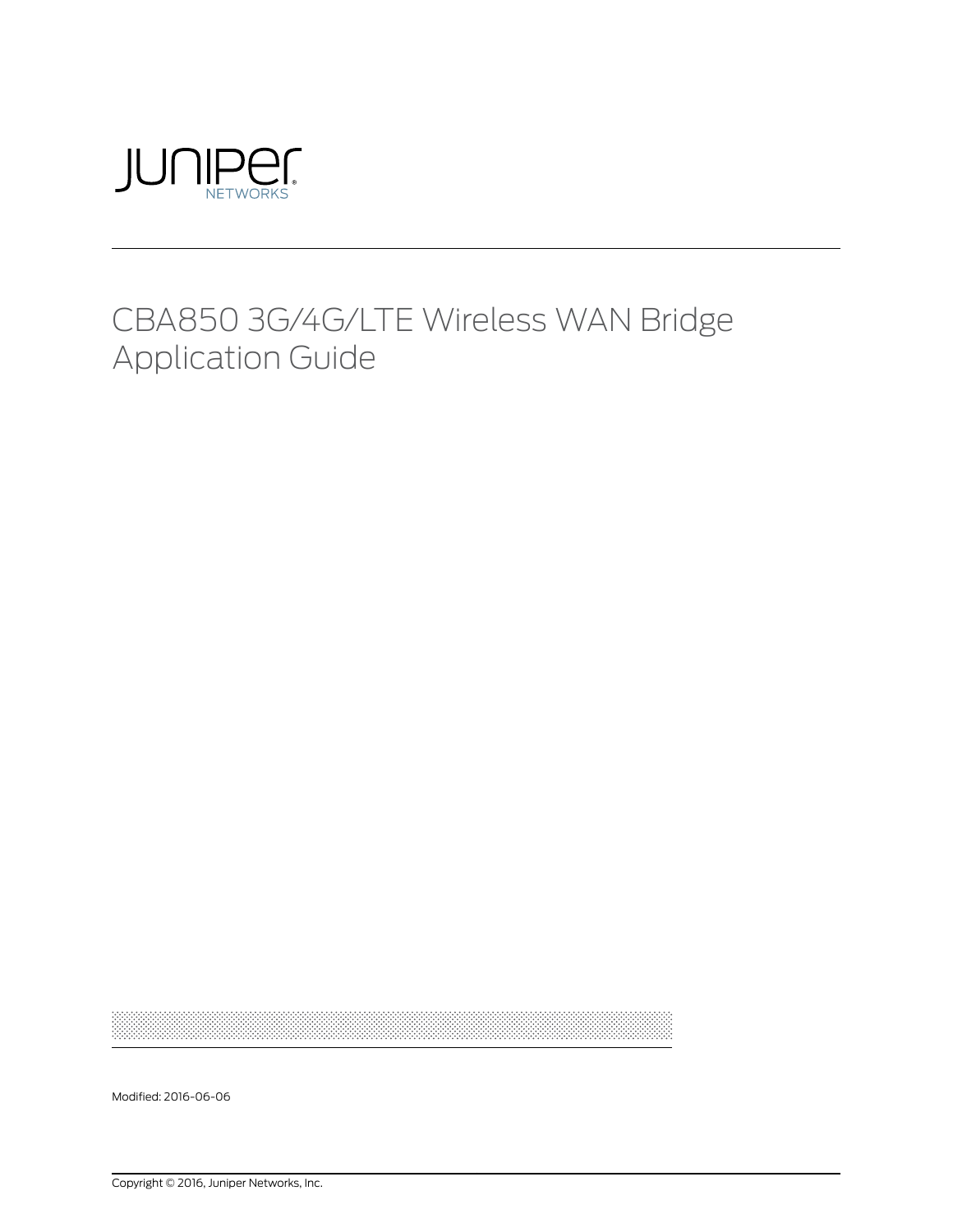Juniper Networks, Inc. 1133 Innovation Way Sunnyvale, California 94089 USA 408-745-2000 www.juniper.net

Copyright © 2016, Juniper Networks, Inc. All rights reserved.

Juniper Networks, Junos, Steel-Belted Radius, NetScreen, and ScreenOS are registered trademarks of Juniper Networks, Inc. in the United States and other countries. The Juniper Networks Logo, the Junos logo, and JunosE are trademarks of Juniper Networks, Inc. All other trademarks, service marks, registered trademarks, or registered service marks are the property of their respective owners.

Juniper Networks assumes no responsibility for any inaccuracies in this document. Juniper Networks reserves the right to change, modify, transfer, or otherwise revise this publication without notice.

*CBA850 3G/4G/LTE Wireless WAN Bridge Application Guide* Copyright © 2016, Juniper Networks, Inc. All rights reserved.

The information in this document is current as of the date on the title page.

#### YEAR 2000 NOTICE

Juniper Networks hardware and software products are Year 2000 compliant. Junos OS has no known time-related limitations through the year 2038. However, the NTP application is known to have some difficulty in the year 2036.

#### END USER LICENSE AGREEMENT

The Juniper Networks product that is the subject of this technical documentation consists of (or is intended for use with) Juniper Networks software. Use of such software is subject to the terms and conditions of the End User License Agreement ("EULA") posted at <http://www.juniper.net/support/eula.html>. By downloading, installing or using such software, you agree to the terms and conditions of that EULA.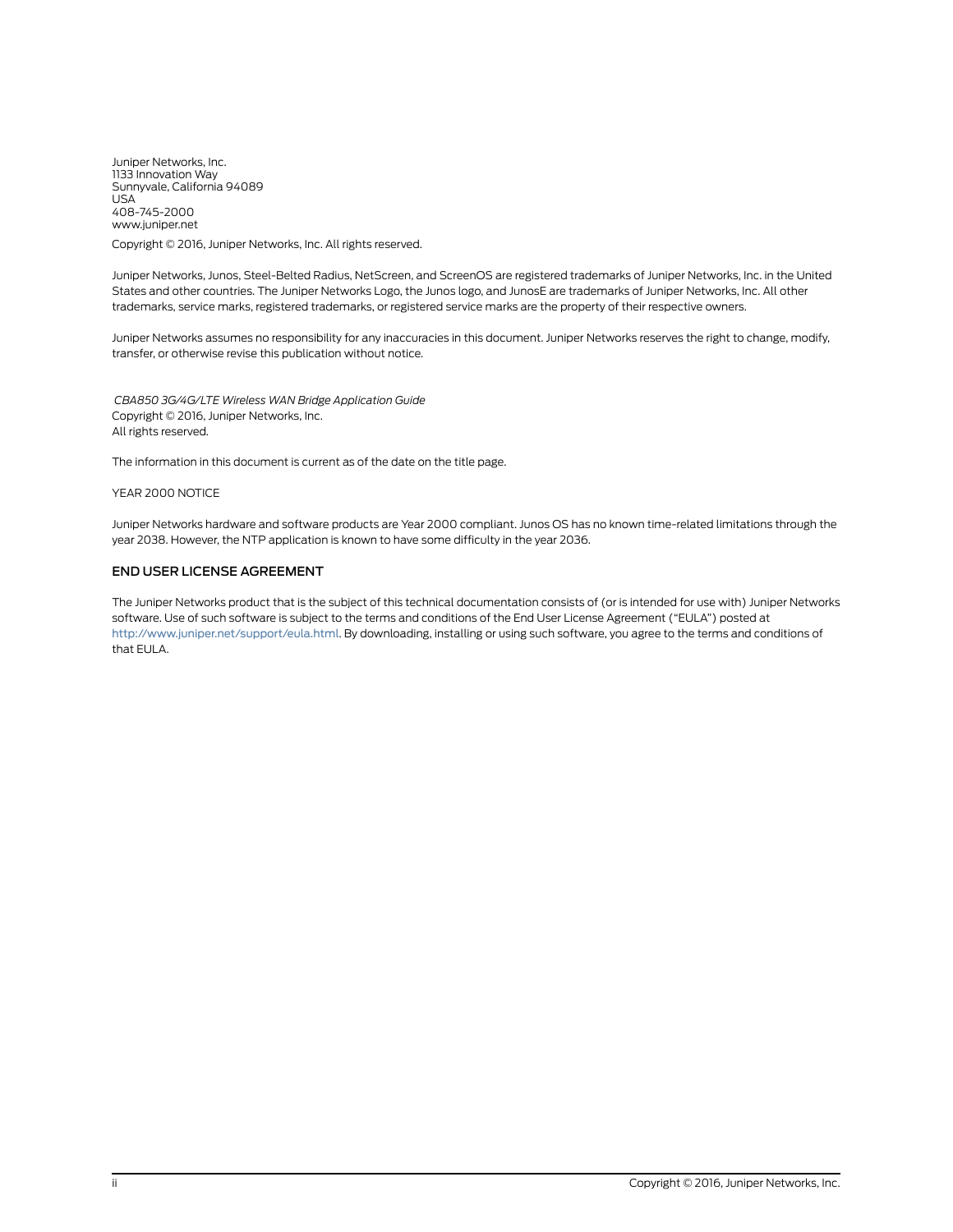## Table of Contents

| Part 1            | Overview                                                                                                                           |
|-------------------|------------------------------------------------------------------------------------------------------------------------------------|
| Chapter 1         | Understanding the CBA850 3G/4G/LTE Wireless WAN Bridge  3<br>Understanding the CBA850 3G/4G/LTE Wireless WAN Bridge Requirements 5 |
| Part <sub>2</sub> | Configuring the CBA850 3G/4G/LTE Wireless WAN Bridge with<br>the SRX Series Services Gateway                                       |
| <b>Chapter 2</b>  | Using the CBA850 3G/4G/LTE Wireless WAN Bridge for Primary<br>Using the CBA850 3G/4G/LTE Wireless WAN Bridge for Backup 10         |
|                   |                                                                                                                                    |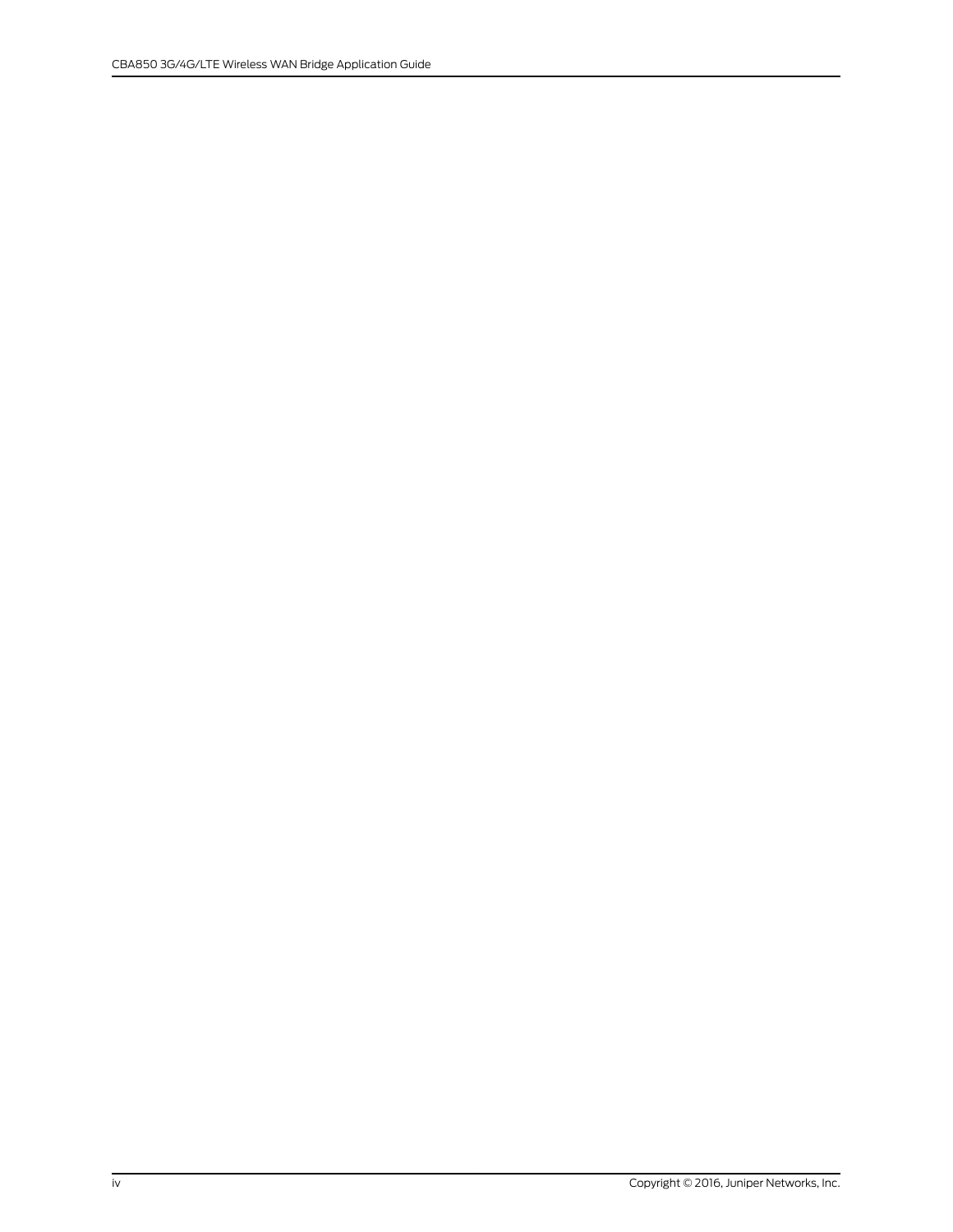# List of Figures

| Part 1    | Overview                                                                                     |
|-----------|----------------------------------------------------------------------------------------------|
| Chapter 1 | Understanding the CBA850 3G/4G/LTE Wireless WAN Bridge  3                                    |
|           |                                                                                              |
| Part 2    | Configuring the CBA850 3G/4G/LTE Wireless WAN Bridge with<br>the SRX Series Services Gateway |
| Chapter 2 |                                                                                              |
|           |                                                                                              |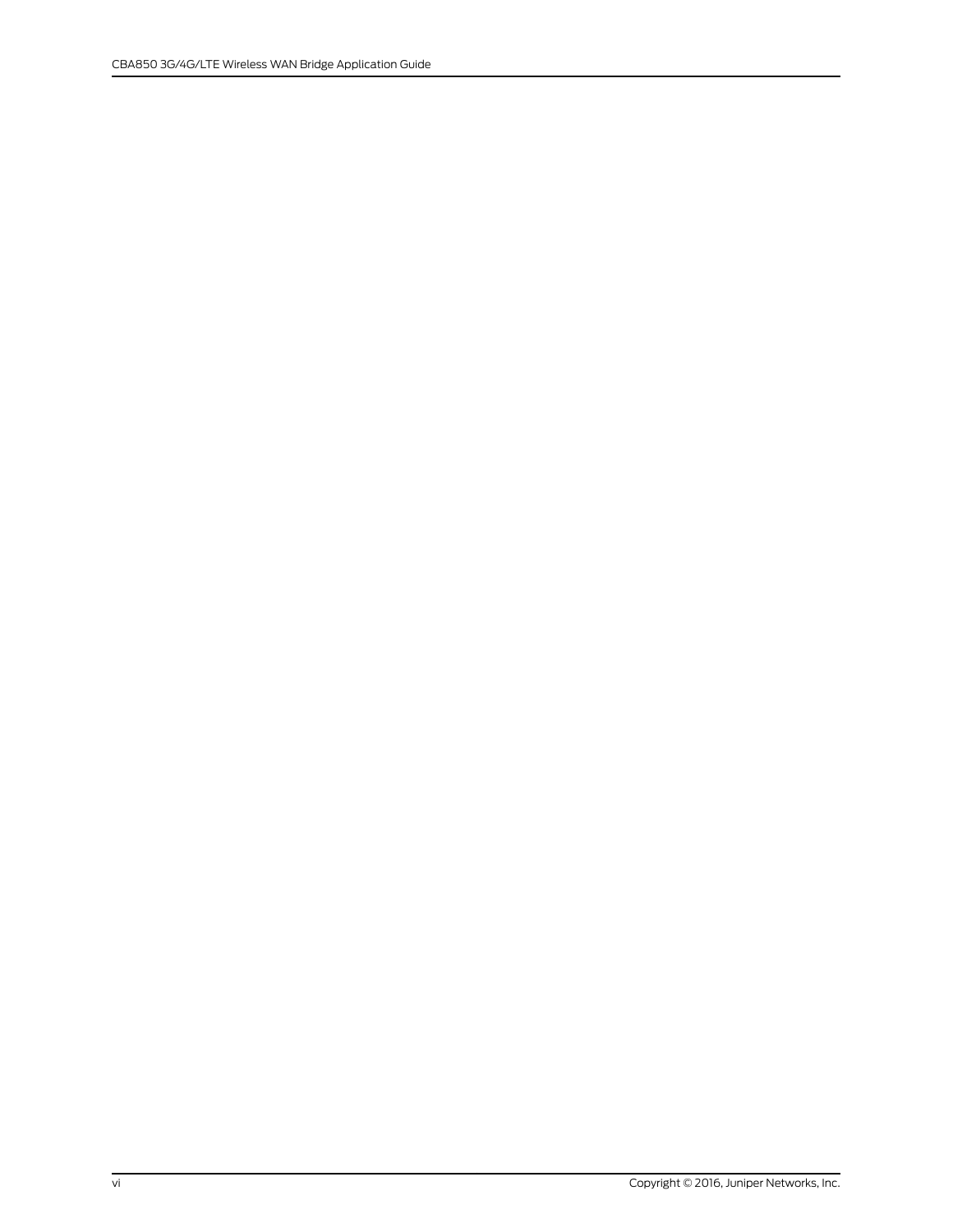## List of Tables

| Part 1    | Overview                                                  |
|-----------|-----------------------------------------------------------|
| Chapter 1 | Understanding the CBA850 3G/4G/LTE Wireless WAN Bridge  3 |
|           | Table 3: CBA850 3G/4G/LTE Wireless WAN Bridge Deployment  |
|           |                                                           |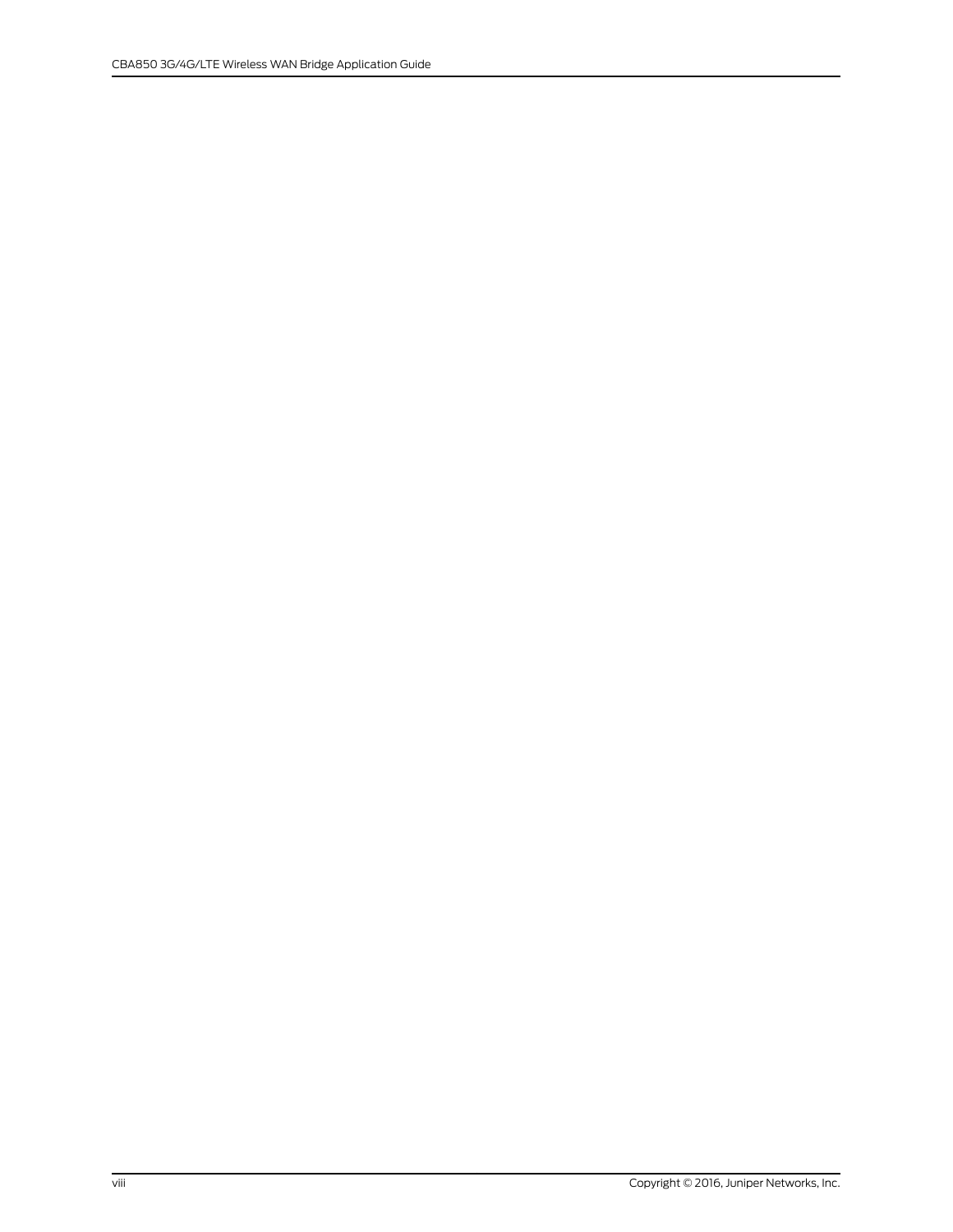## <span id="page-8-0"></span>About the Documentation

- [Documentation](#page-8-1) and Release Notes on [page](#page-8-1) ix
- [Documentation](#page-8-2) Conventions on [page](#page-8-2) ix
- [Documentation](#page-10-0) Feedback on [page](#page-10-0) xi
- [Requesting](#page-11-0) Technical Support on [page](#page-11-0) xii

#### <span id="page-8-1"></span>Documentation and Release Notes

To obtain the most current version of all Juniper Networks ® technical documentation, see the product documentation page on the Juniper Networks website at <http://www.juniper.net/techpubs/>.

If the information in the latest release notes differs from the information in the documentation, follow the product Release Notes.

Juniper Networks Books publishes books by Juniper Networks engineers and subject matter experts. These books go beyond the technical documentation to explore the nuances of network architecture, deployment, and administration. The current list can be viewed at <http://www.juniper.net/books>.

### <span id="page-8-2"></span>Documentation Conventions

[Table](#page-9-0) 1 on page x defines notice icons used in this guide.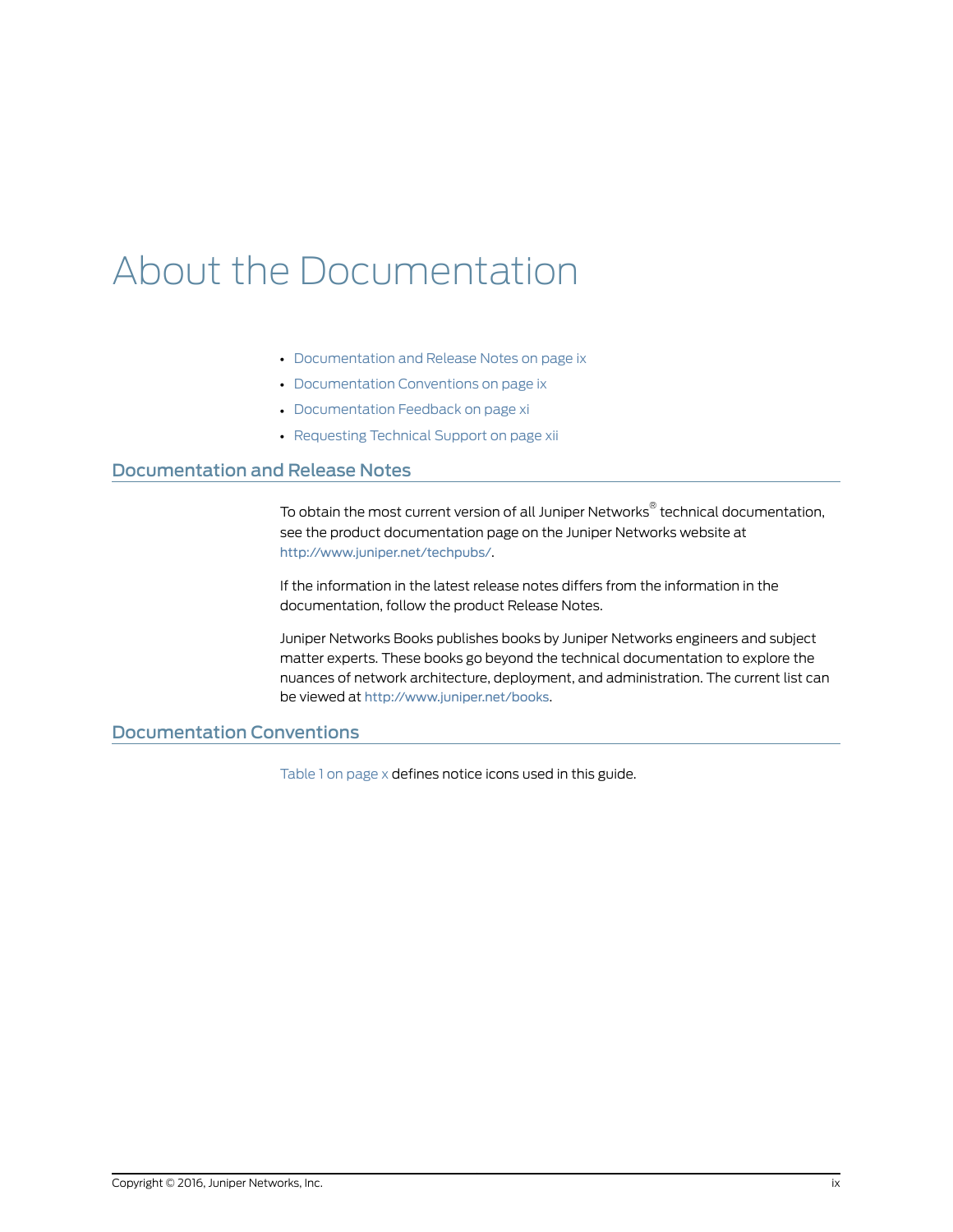### <span id="page-9-0"></span>Table 1: Notice Icons

| Icon | Meaning            | Description                                                                 |
|------|--------------------|-----------------------------------------------------------------------------|
|      | Informational note | Indicates important features or instructions.                               |
|      | Caution            | Indicates a situation that might result in loss of data or hardware damage. |
|      | Warning            | Alerts you to the risk of personal injury or death.                         |
|      | Laser warning      | Alerts you to the risk of personal injury from a laser.                     |
|      | Tip                | Indicates helpful information.                                              |
|      | Best practice      | Alerts you to a recommended use or implementation.                          |

#### <span id="page-9-1"></span>[Table](#page-9-1) 2 on page x defines the text and syntax conventions used in this guide.

### Table 2: Text and Syntax Conventions

| Convention                 | <b>Description</b>                                                                                                                        | <b>Examples</b>                                                                                                                                             |
|----------------------------|-------------------------------------------------------------------------------------------------------------------------------------------|-------------------------------------------------------------------------------------------------------------------------------------------------------------|
| Bold text like this        | Represents text that you type.                                                                                                            | To enter configuration mode, type the<br>configure command:<br>user@host>configure                                                                          |
| Fixed-width text like this | Represents output that appears on the<br>terminal screen.                                                                                 | user@host> show chassis alarms<br>No alarms currently active                                                                                                |
| Italic text like this      | Introduces or emphasizes important<br>$\bullet$<br>new terms.<br>• Identifies guide names.<br>• Identifies RFC and Internet draft titles. | • A policy term is a named structure<br>that defines match conditions and<br>actions.<br>• Junos OS CLI User Guide<br>• RFC 1997, BGP Communities Attribute |
| Italic text like this      | Represents variables (options for which<br>you substitute a value) in commands or<br>configuration statements.                            | Configure the machine's domain name:<br>[edit]<br>root@# set system domain-name<br>domain-name                                                              |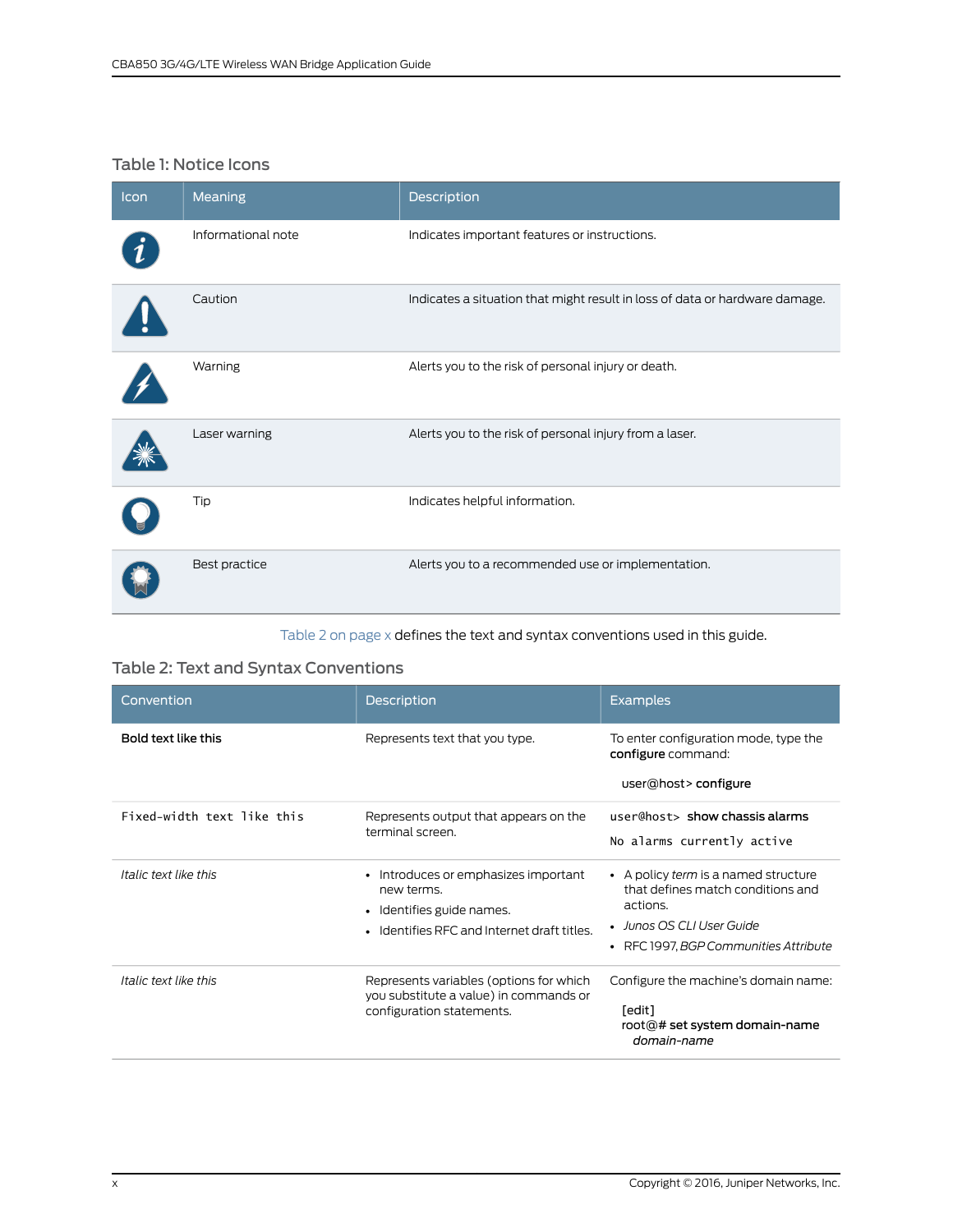| Convention                   | Description                                                                                                                                                                     | Examples                                                                                                                                                          |
|------------------------------|---------------------------------------------------------------------------------------------------------------------------------------------------------------------------------|-------------------------------------------------------------------------------------------------------------------------------------------------------------------|
| Text like this               | Represents names of configuration<br>statements, commands, files, and<br>directories; configuration hierarchy levels;<br>or labels on routing platform<br>components.           | • To configure a stub area, include the<br>stub statement at the [edit protocols<br>ospf area area-id] hierarchy level.<br>• The console port is labeled CONSOLE. |
| < > (angle brackets)         | Encloses optional keywords or variables.                                                                                                                                        | stub <default-metric metric="">;</default-metric>                                                                                                                 |
| (pipe symbol)                | Indicates a choice between the mutually<br>exclusive keywords or variables on either<br>side of the symbol. The set of choices is<br>often enclosed in parentheses for clarity. | broadcast   multicast<br>(string1   string2   string3)                                                                                                            |
| # (pound sign)               | Indicates a comment specified on the<br>same line as the configuration statement<br>to which it applies.                                                                        | rsvp { # Required for dynamic MPLS only                                                                                                                           |
| [] (square brackets)         | Encloses a variable for which you can<br>substitute one or more values.                                                                                                         | community name members [<br>community-ids ]                                                                                                                       |
| Indention and braces $(3)$   | Identifies a level in the configuration<br>hierarchy.                                                                                                                           | [edit]<br>routing-options {<br>static $\{$                                                                                                                        |
| ; (semicolon)                | Identifies a leaf statement at a<br>configuration hierarchy level.                                                                                                              | route default {<br>nexthop address;<br>retain;<br>3<br>}<br>}                                                                                                     |
| <b>GUI Conventions</b>       |                                                                                                                                                                                 |                                                                                                                                                                   |
| Bold text like this          | Represents graphical user interface (GUI)<br>items you click or select.                                                                                                         | • In the Logical Interfaces box, select<br>All Interfaces.<br>• To cancel the configuration, click<br>Cancel.                                                     |
| > (bold right angle bracket) | Separates levels in a hierarchy of menu<br>selections.                                                                                                                          | In the configuration editor hierarchy,<br>select Protocols>Ospf.                                                                                                  |

#### Table 2: Text and Syntax Conventions *(continued)*

### <span id="page-10-0"></span>Documentation Feedback

We encourage you to provide feedback, comments, and suggestions so that we can improve the documentation. You can provide feedback by using either of the following methods:

• Online feedback rating system—On any page of the Juniper Networks TechLibrary site at <http://www.juniper.net/techpubs/index.html>, simply click the stars to rate the content, and use the pop-up form to provide us with information about your experience. Alternately, you can use the online feedback form at <http://www.juniper.net/techpubs/feedback/>.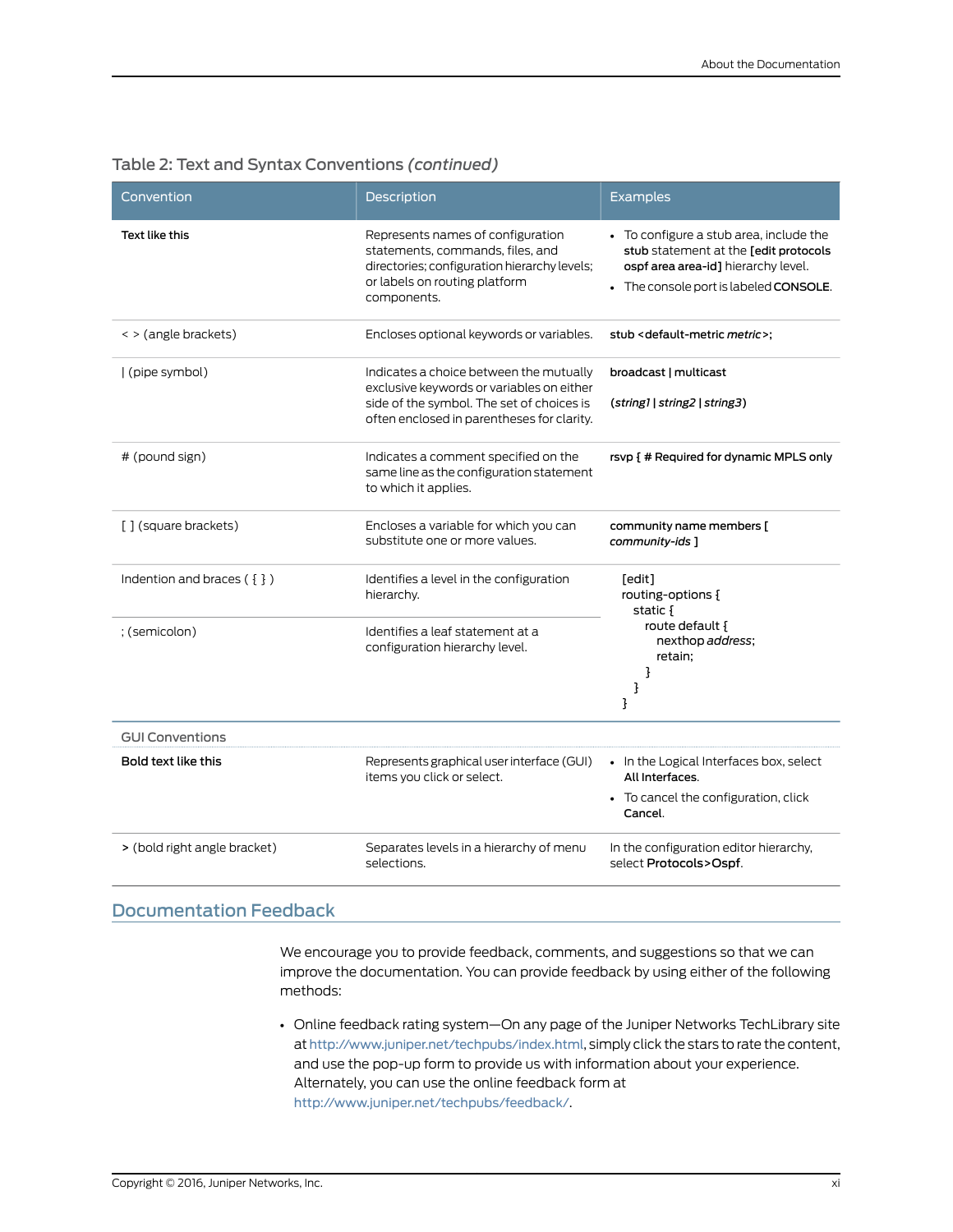• E-mail—Send your comments to [techpubs-comments@juniper.net](mailto:techpubs-comments@juniper.net?subject=). Include the document or topic name, URL or page number, and software version (if applicable).

#### <span id="page-11-0"></span>Requesting Technical Support

Technical product support is available through the Juniper NetworksTechnical Assistance Center (JTAC). If you are a customer with an active J-Care or Partner Support Service support contract, or are covered under warranty, and need post-sales technical support, you can access our tools and resources online or open a case with JTAC.

- JTAC policies—For a complete understanding of our JTAC procedures and policies, review the *JTAC User Guide* located at <http://www.juniper.net/us/en/local/pdf/resource-guides/7100059-en.pdf>.
- Product warranties—For product warranty information, visit <http://www.juniper.net/support/warranty/>.
- JTAC hours of operation—The JTAC centers have resources available 24 hours a day, 7 days a week, 365 days a year.

#### <span id="page-11-1"></span>Self-Help Online Tools and Resources

For quick and easy problem resolution, Juniper Networks has designed an online self-service portal called the Customer Support Center (CSC) that provides you with the following features:

- Find CSC offerings: <http://www.juniper.net/customers/support/>
- Search for known bugs: <http://www2.juniper.net/kb/>
- Find product documentation: <http://www.juniper.net/techpubs/>
- Find solutions and answer questions using our Knowledge Base: <http://kb.juniper.net/>
- Download the latest versions of software and review release notes: <http://www.juniper.net/customers/csc/software/>
- Search technical bulletins for relevant hardware and software notifications: <http://kb.juniper.net/InfoCenter/>
- Join and participate in the Juniper Networks Community Forum: <http://www.juniper.net/company/communities/>
- Open a case online in the CSC Case Management tool: <http://www.juniper.net/cm/>

To verify service entitlement by product serial number, use our Serial Number Entitlement (SNE) Tool: <https://tools.juniper.net/SerialNumberEntitlementSearch/>

#### <span id="page-11-2"></span>Opening a Case with JTAC

You can open a case with JTAC on the Web or by telephone.

- Use the Case Management tool in the CSC at <http://www.juniper.net/cm/>.
- Call 1-888-314-JTAC (1-888-314-5822 toll-free in the USA, Canada, and Mexico).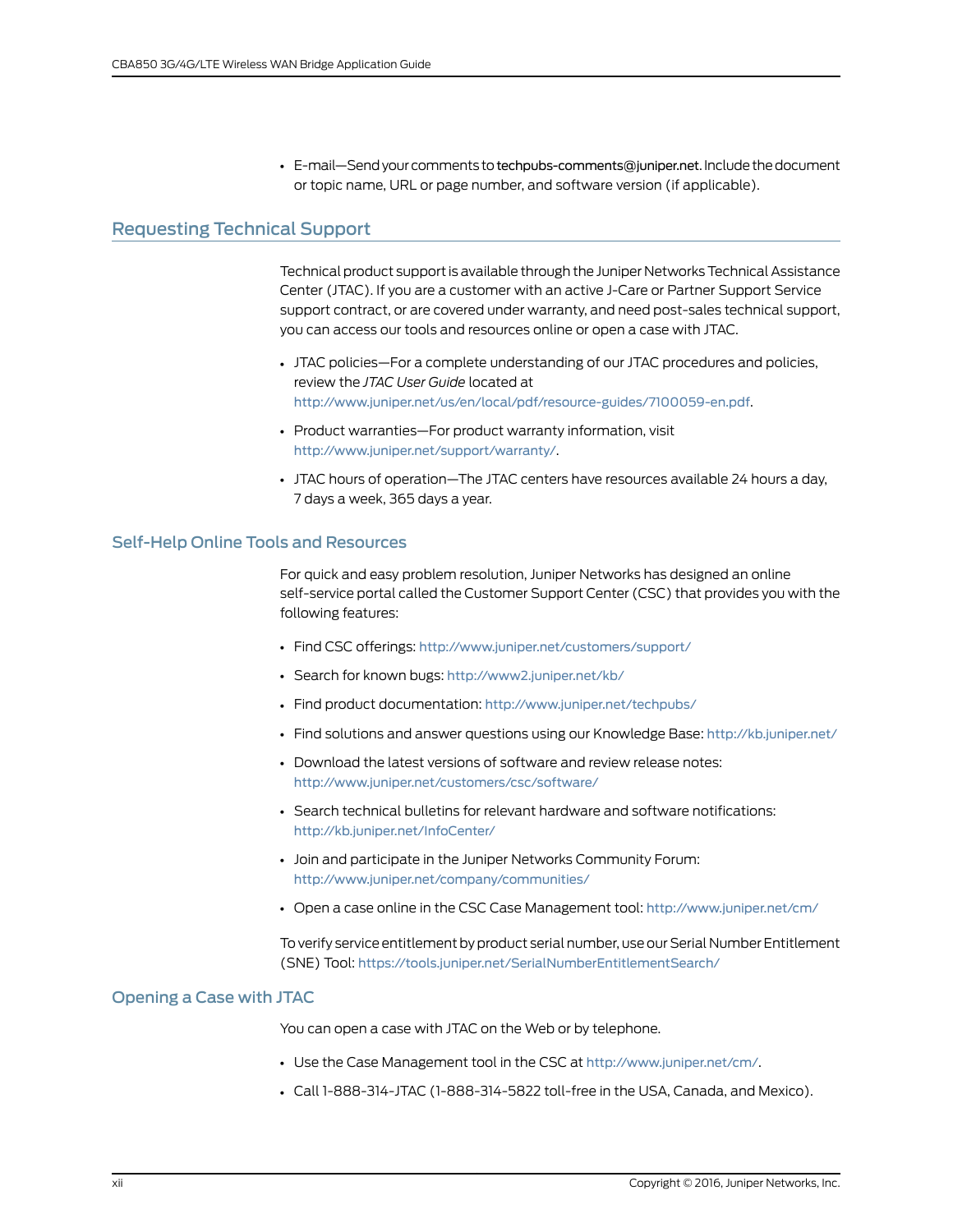For international or direct-dial options in countries without toll-free numbers, see <http://www.juniper.net/support/requesting-support.html>.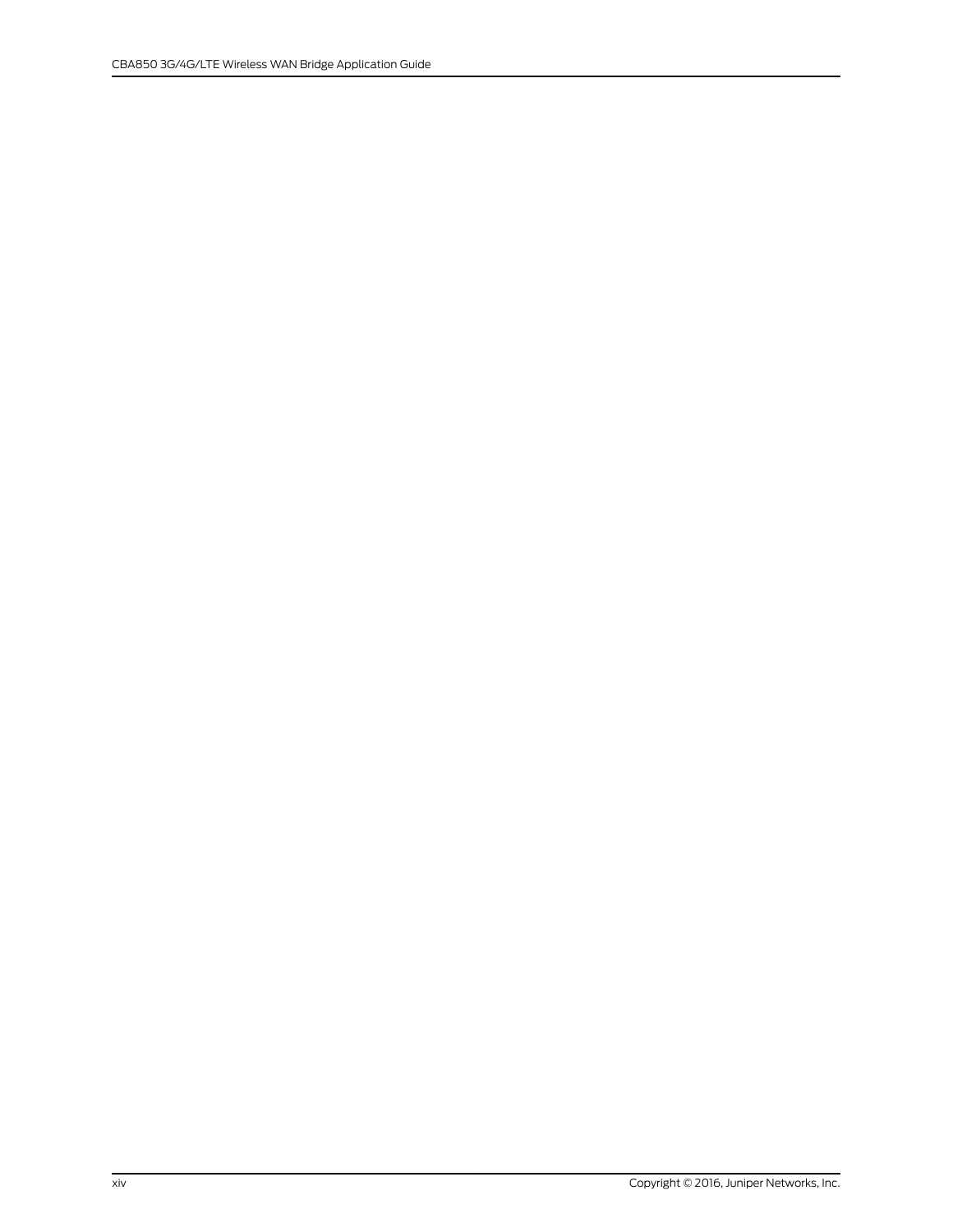<span id="page-14-0"></span>PART 1

## **Overview**

• [Understanding](#page-16-0) the CBA850 3G/4G/LTE Wireless WAN Bridge on [page](#page-16-0) 3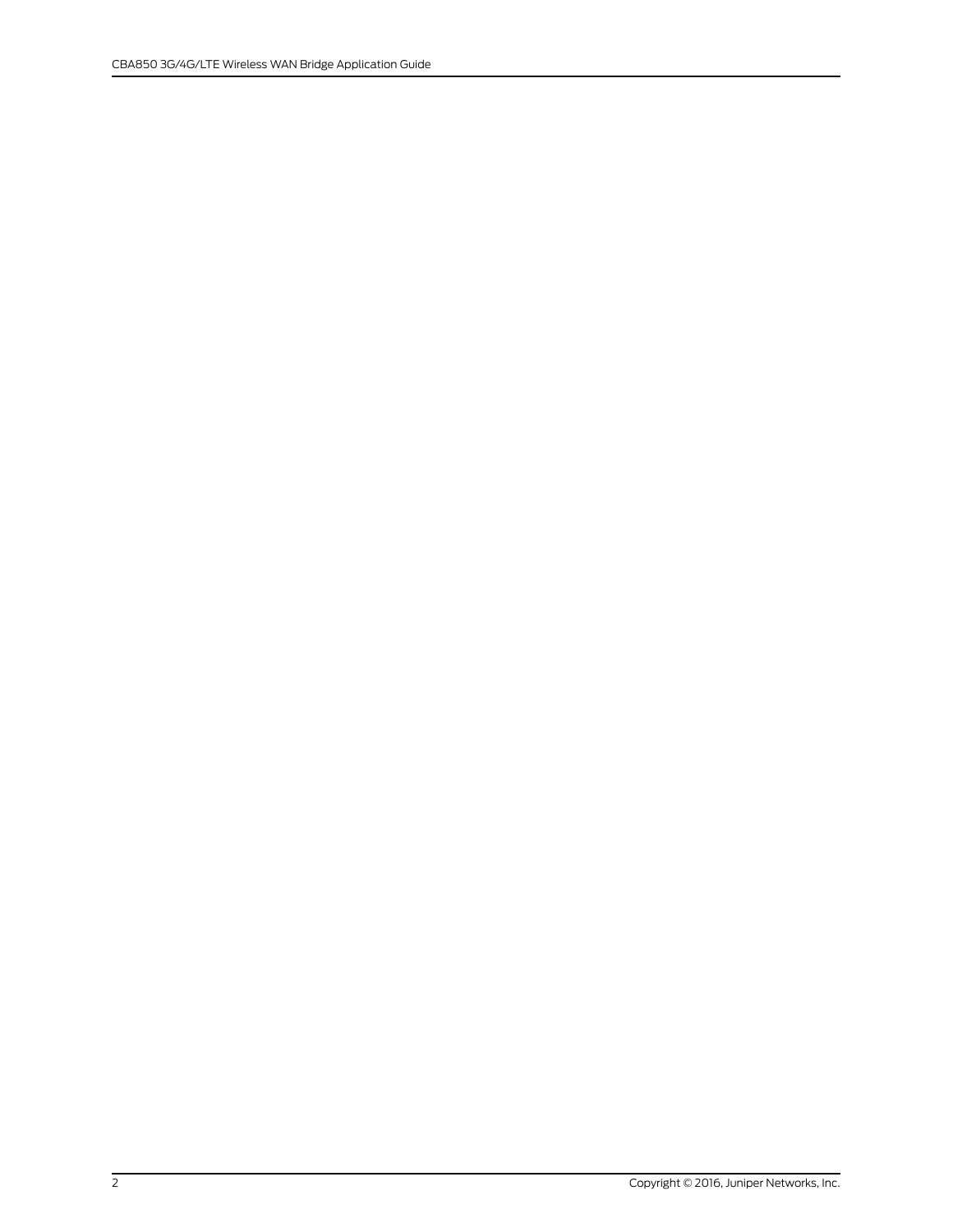### <span id="page-16-0"></span>CHAPTER 1

## Understanding the CBA850 3G/4G/LTE Wireless WAN Bridge

- CBA850 [3G/4G/LTE](#page-16-1) Wireless WAN Bridge Overview on [page](#page-16-1) 3
- [Understanding](#page-17-0) the CBA850 Deployment Model on [page](#page-17-0) 4
- [Understanding](#page-18-3) the CBA850 3G/4G/LTE Wireless WAN Bridge Requirements on [page](#page-18-3) 5

### <span id="page-16-1"></span>CBA850 3G/4G/LTE Wireless WAN Bridge Overview

The CBA850 3G/4G/LTE wireless WAN bridge provides wireless connectivity as either a backup or a primary connection for the branch SRX Series Services Gateways. The CBA850 integrates seamlessly with existing network infrastructure and provides a high-speed, automatic secondary path to access and control the network at remote locations when connectivity is lost or when the primary connection fails.

Local management and IP passthrough is supported through two 10/100/1000 Ethernet ports.The CBA850 is Power over Ethernet (PoE) enabled and supports either an external USB modem or an integrated modem.

The following models of CBA850 are available:

- CBA850 (without an integrated modem)
- CBA850LPE-VZ (with an integrated Verizon modem)
- CBA850LP3-EU (with an integrated EU modem)

This guide provides an overview on how to configure and deploy the CBA850 as a primary or backup WAN for the branch SRX Series Services Gateways.

Related Documentation

- [Understanding](#page-17-0) the CBA850 Deployment Model on page 4
- [Understanding](#page-18-3) the CBA850 3G/4G/LTE Wireless WAN Bridge Requirements on page 5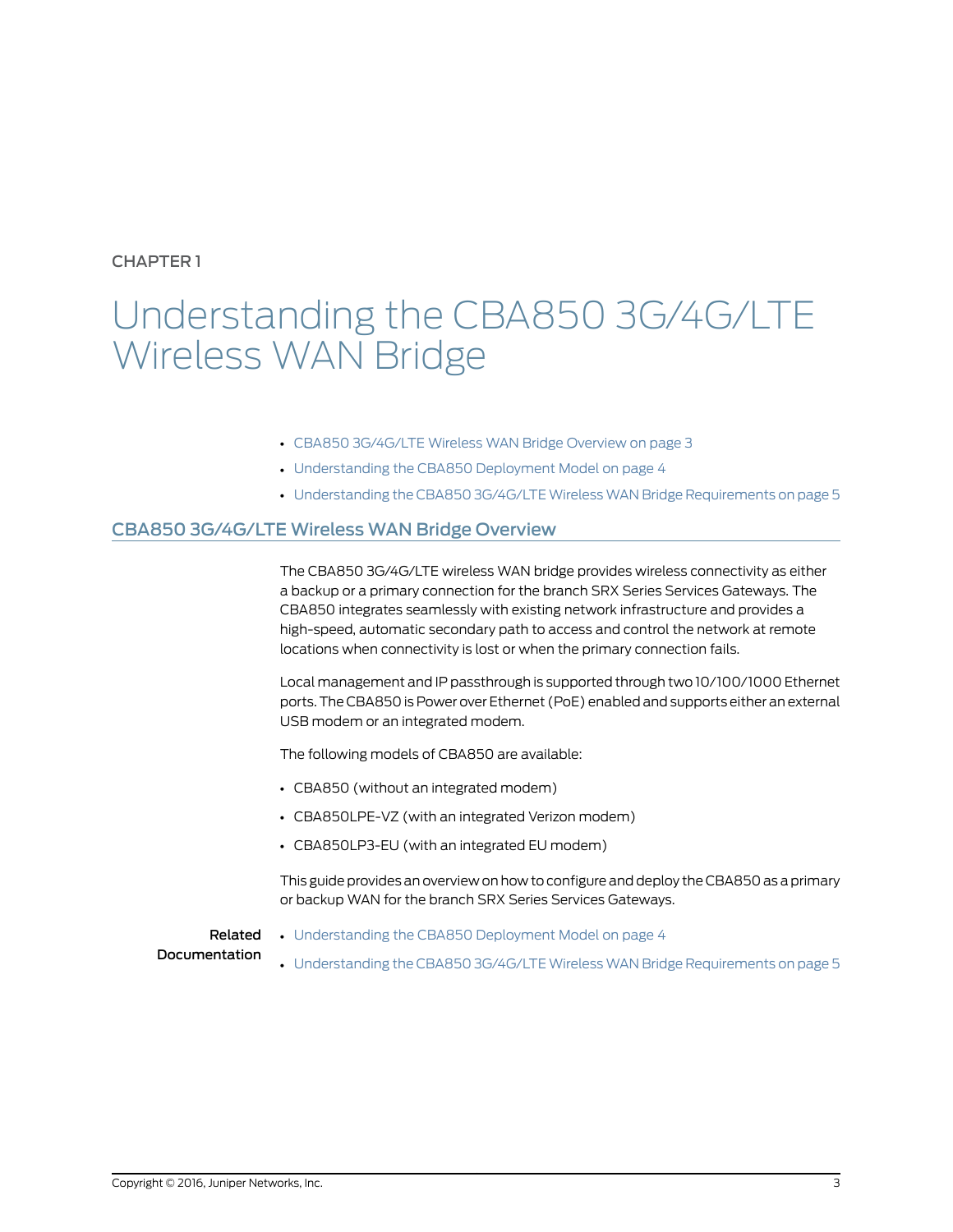## <span id="page-17-0"></span>Understanding the CBA850 Deployment Model

This section covers the following topics:

- [Deployment](#page-17-1) Model Overview on [page](#page-17-1) 4
- CBA850 [Management](#page-18-0) Interface on [page](#page-18-0) 5
- Power over [Ethernet](#page-18-1) on [page](#page-18-1) 5
- Dial [Modes](#page-18-2) on [page](#page-18-2) 5

#### <span id="page-17-1"></span>Deployment Model Overview

The CBA850 3G/4G/LTE wireless WAN bridge ships with a default configuration that accommodates most deployment scenarios. The deployment model assumes that the CBA850 is connected to a DHCP-enabled interface.

<span id="page-17-2"></span>[Figure](#page-17-2) 1 on page 4 shows the model for the CBA850 deployment scenarios.

Figure 1: Deployment Model for the CBA850



The CBA850 maintains the wireless modem (or modems, if more than one modem is used) in a disconnected state, triggering a new connection as soon as the SRX Series Services Gateway requests a new lease. The modem(s) are disconnected as soon as the lease expires and are reconnected only when the services gateway requires another new lease.

When you are using the 3G link as the primary connection, long lease times can be used, as generally there will not be a need to constantly connect and disconnect the line. On the other hand, if the CBA850 is used to provide a backup connection, short lease times (approximately 1 minute) are commonly used when the primary link is active. In the worst-case scenario, when the lease expires, the backup link can be disabled, triggering a disconnection.

The CBA850 assigns the address received from the wireless service provider to the services gateway (normally a public address). Only a single device can be connected to the CBA850 at a time. Otherwise, multiple devices will reject the address passed to the CBA850. The CBA850 operates in passthrough mode to relay all traffic from the wireless network to the DHCP client.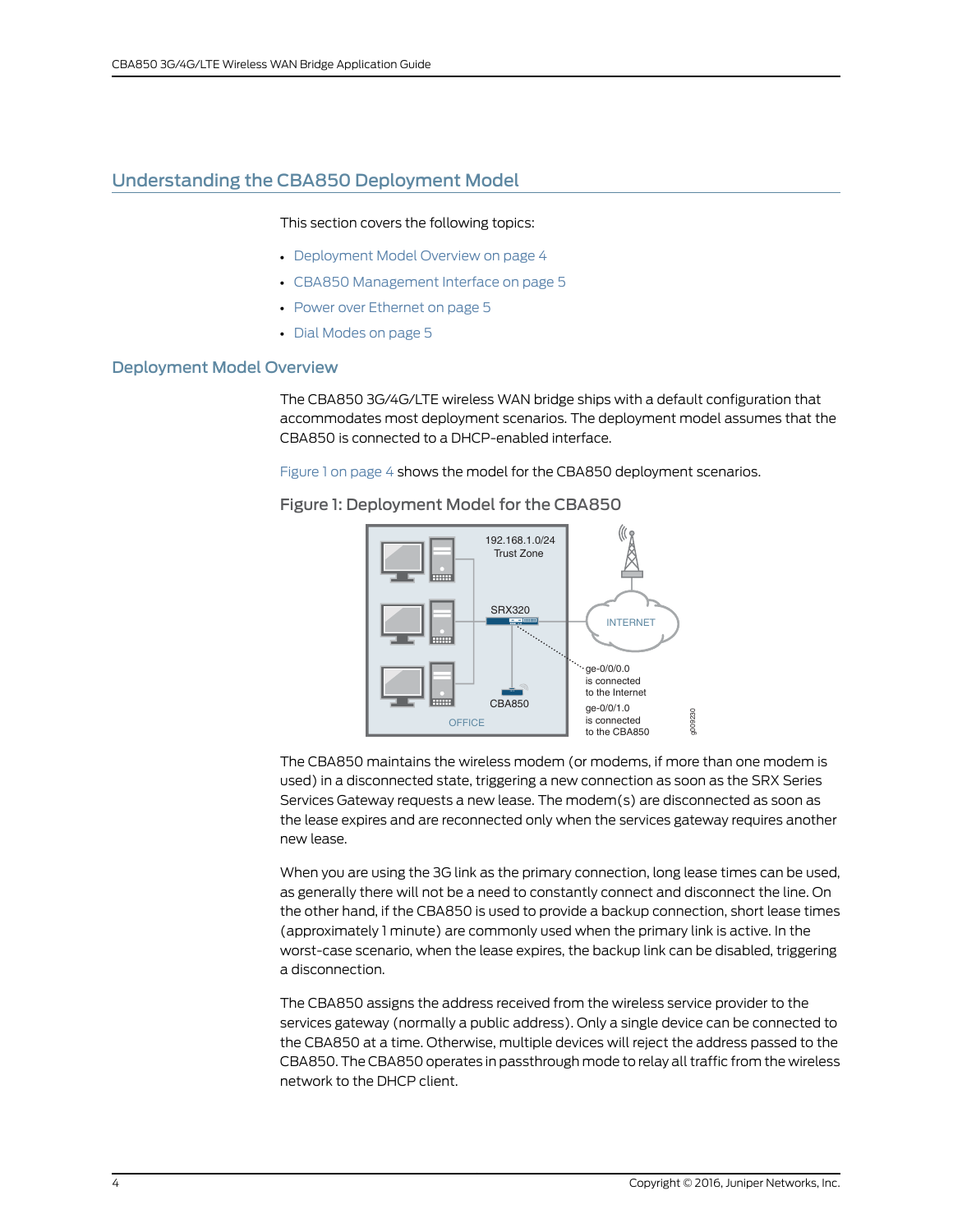#### <span id="page-18-0"></span>CBA850 Management Interface

The CBA850 provides a Web-based management interface, which can be accessed through the normal data channel. To access the management interface, open a browser window and type 192.168.0.1 in the address bar and press Enter.

#### <span id="page-18-1"></span>Power over Ethernet

When available, Power over Ethernet (PoE) can be used to power the CBA850. If the CBA850 is connected through a switch or a gateway that does not support PoE, an external power supply can be used (provided with the basic install kit).



NOTE: PoE is enabled only on the LAN2 port of the CBA850.

#### <span id="page-18-2"></span>Dial Modes

The CBA850 can be configured in two modes:

- Always on—the CBA850 connects to the 3G network after booting. The connection is always maintained, as long as there are no network or connectivity problems.
- Dial-on-demand—the CBA850 initiates a connection when it receives traffic from the interface connecting the CBA850 and services gateway. DHCP request messages trigger a connection, and the connection is dropped after a configurable inactivity timeout has elapsed.

Regardless of the mode, the CBA850 can accept multiple cards simultaneously. In the event of a failure or other inability to connect, the remaining card(s) are used. You can configure the connection priority through the CBA850's management interface.

When shipped, the CBA850 is configured for dial-on-demand mode and set at 20 minutes idle timeout by default. Most carriers prefer the modem to disconnect if there is no interesting traffic. After the modem times out, DHCP requests from the SRX Series Services Gateway will result in a 192.168.30.x/24 response from the CBA850. If interesting traffic is observed by the CBA850, the modem attempts to connect again. Modem connection takes about 15 to 20 seconds generally. After that, the next DHCP request fromthe SRX Series Services Gateway willfetch the actual 3G IP address, and the Internet connection is reestablished.

<span id="page-18-3"></span>Related Documentation

- CBA850 [3G/4G/LTE](#page-16-1) Wireless WAN Bridge Overview on page 3
- [Understanding](#page-18-3) the CBA850 3G/4G/LTE Wireless WAN Bridge Requirements on page 5

#### Understanding the CBA850 3G/4G/LTE Wireless WAN Bridge Requirements

[Table](#page-19-0) 3 on page 6 lists the requirements for deploying the CBA850 3G/4G/LTE wireless WAN bridge.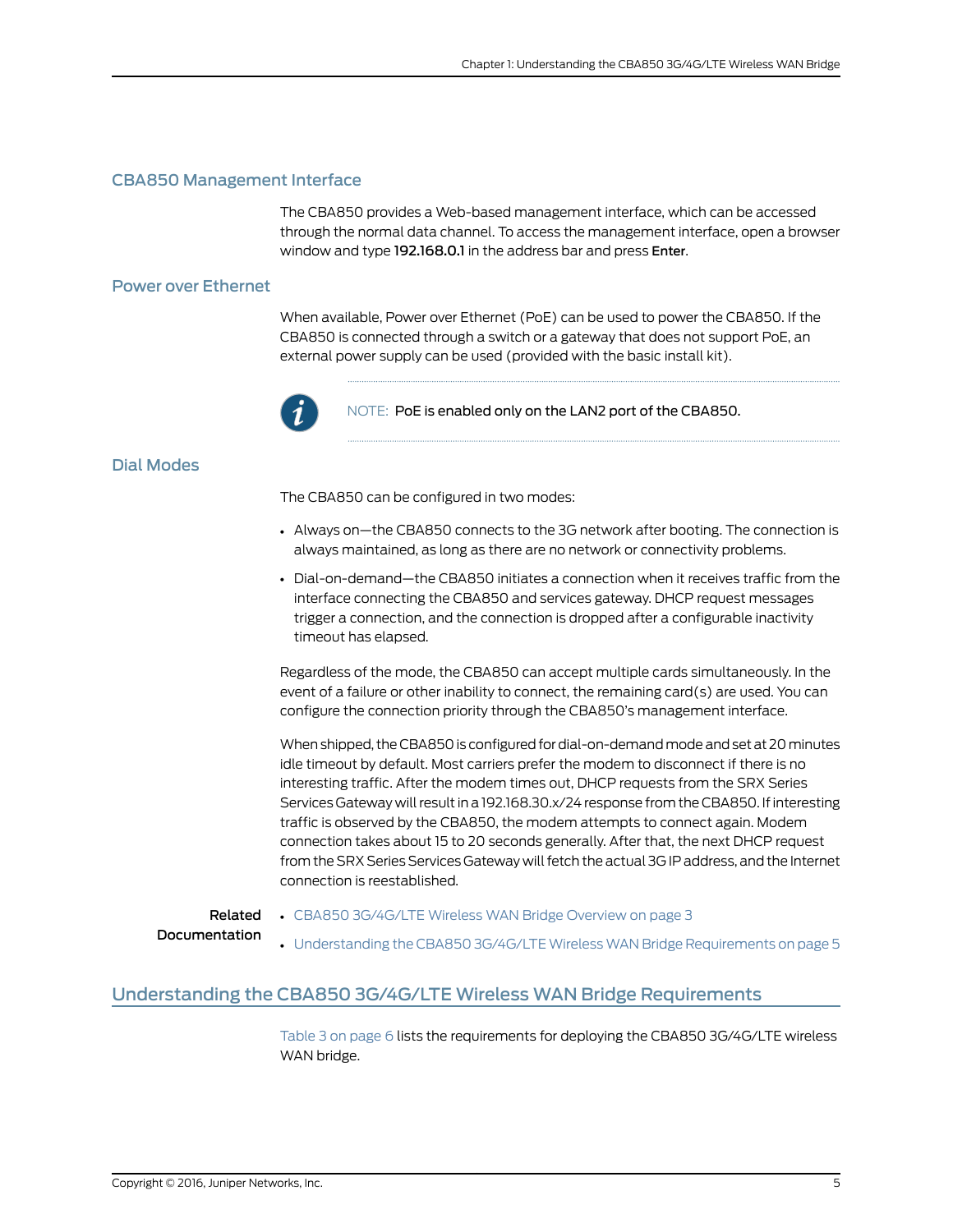### <span id="page-19-0"></span>Table 3: CBA850 3G/4G/LTE Wireless WAN Bridge Deployment **Requirements**

| Requirement                                                      | <b>Description</b>                                                                                                                                                                                                                                                                                                                                                                                                                                                                                                                                                                                                                                                                              |  |
|------------------------------------------------------------------|-------------------------------------------------------------------------------------------------------------------------------------------------------------------------------------------------------------------------------------------------------------------------------------------------------------------------------------------------------------------------------------------------------------------------------------------------------------------------------------------------------------------------------------------------------------------------------------------------------------------------------------------------------------------------------------------------|--|
| Hardware                                                         | Branch SRX Series Services Gateways.                                                                                                                                                                                                                                                                                                                                                                                                                                                                                                                                                                                                                                                            |  |
| Software                                                         | • Junos OS Release 12.3X48-D35 and later (for SRX100, SRX110, SRX210,<br>SRX220, SRX240, SRX550, and SRX650 Services Gateways)<br>Junos OS Release Junos 15.1X49-D50 or later (for SRX300 line and SRX550<br>$\bullet$<br><b>High Memory Services Gateways)</b><br>CBA850 firmware 6.0.2 or later                                                                                                                                                                                                                                                                                                                                                                                               |  |
| Modem<br>Compatibility                                           | Many USB modems have been certified to work with the CBA850. For a list<br>of supported modems, see CBA850 3G/4G/LTE Wireless WAN Bridge<br>Release Notes.                                                                                                                                                                                                                                                                                                                                                                                                                                                                                                                                      |  |
| Card Activation                                                  | Before cards can be used, they need to be programmed with the subscriber<br>information required to access the service provider's network. This is normally<br>referred to as the card activation process. When a service is purchased, the<br>carrier will request the card's ESN number, normally found printed on the<br>wireless card. This number is then used for card identification by the different<br>activation protocols.<br>Cards directly purchased from the wireless carrier can ship preactivated or<br>sometimes with companion software that is used to perform the initial<br>activation. In either case, cards that are already activated do not need to be<br>reactivated. |  |
| $CDA OED 2C UCL T T VUirolace (M/AN) Pridae Qvariou (on nonno 2$ |                                                                                                                                                                                                                                                                                                                                                                                                                                                                                                                                                                                                                                                                                                 |  |

Related • CBA850 [3G/4G/LTE](#page-16-1) Wireless WAN Bridge Overview on page 3

Documentation

• [Understanding](#page-17-0) the CBA850 Deployment Model on page 4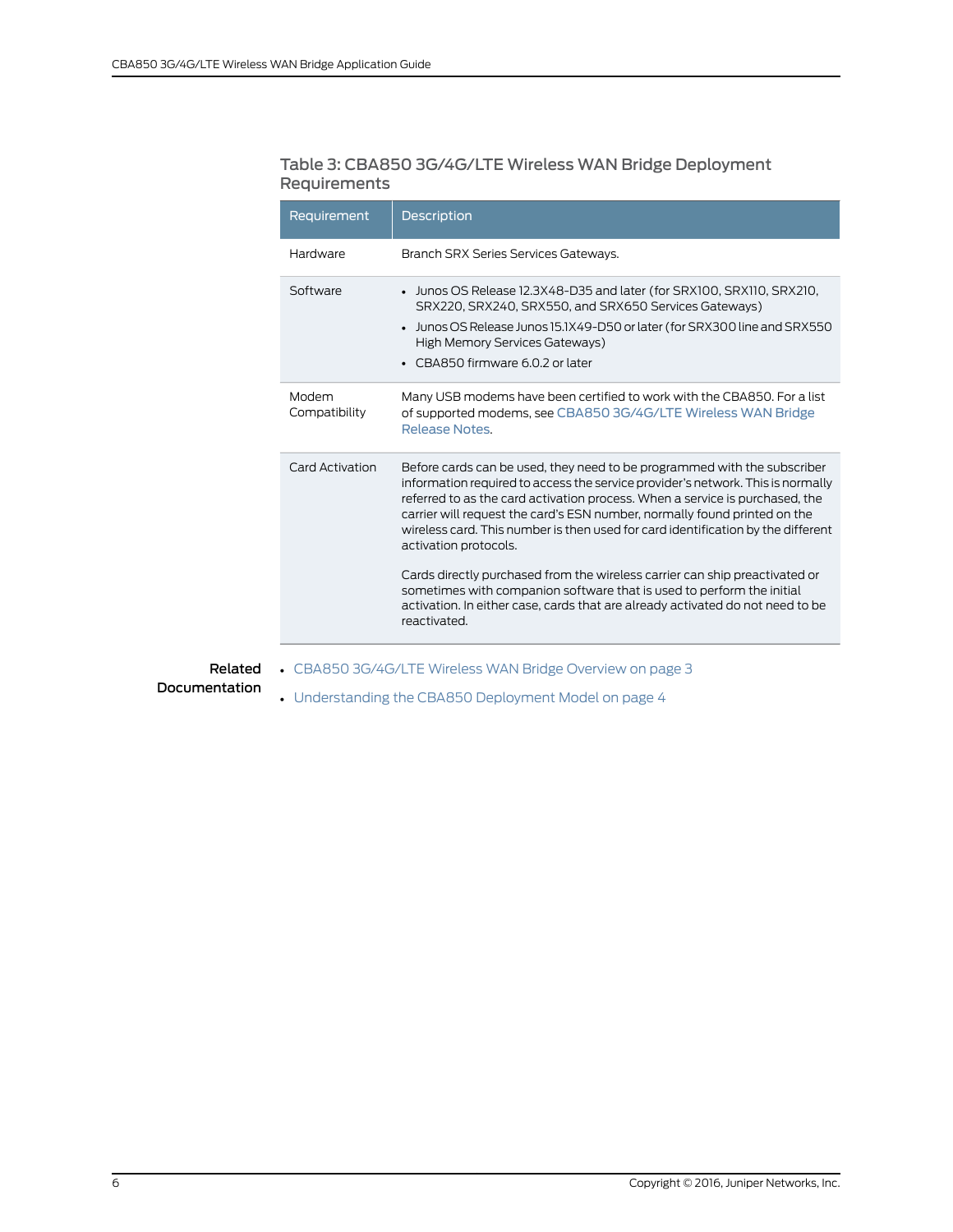<span id="page-20-0"></span>PART 2

## Configuring the CBA850 3G/4G/LTE Wireless WAN Bridge with the SRX Series Services Gateway

• [Deployment](#page-22-0) Scenarios on [page](#page-22-0) 9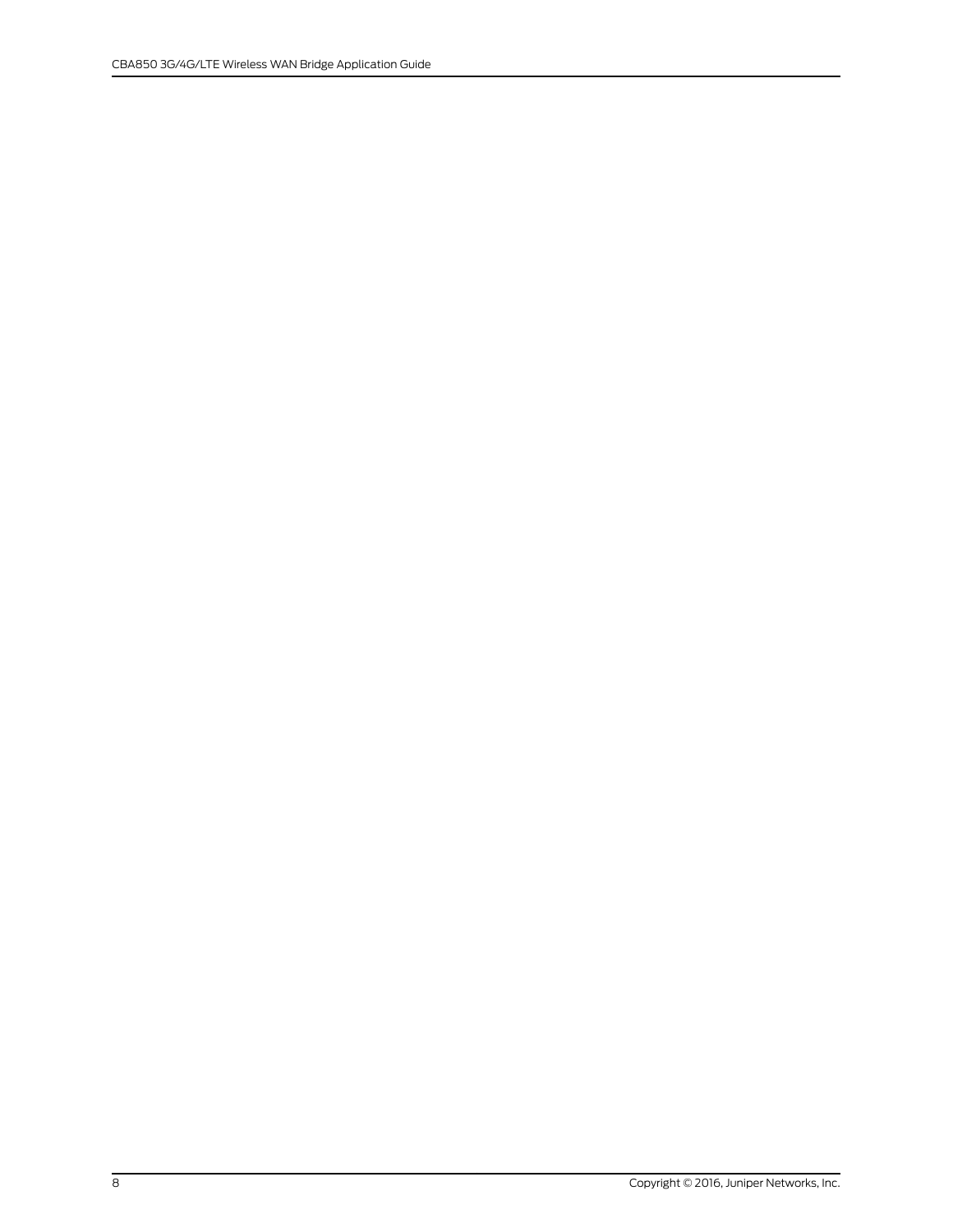### <span id="page-22-0"></span>CHAPTER 2

## Deployment Scenarios

- Using the CBA850 3G/4G/LTE Wireless WAN Bridge for Primary Connectivity on page 9
- Using the CBA850 [3G/4G/LTE](#page-23-0) Wireless WAN Bridge for Backup on [page](#page-23-0) 10
- Using RPM Probes for [Detecting](#page-25-0) Network Failures on [page](#page-25-0) 12

### <span id="page-22-1"></span>Using the CBA850 3G/4G/LTE Wireless WAN Bridge for Primary Connectivity

This scenario shows the gateway configuration when the 3G network is used as the primary WAN link. This can be achieved by connecting the CBA850 3G/4G/LTE wireless WAN bridge to any interface in the untrust zone. On the SRX210 Services Gateway, this is ge-0/0/0 when using the default configuration.

<span id="page-22-2"></span>[Figure](#page-22-2) 2 on page 9 shows the 3G network used as the primary WAN link.



Figure 2: 3G Network Used as the Primary WAN Link

The default configuration is as follows for completeness:

set system services dhcp router 192.168.1.1 set system services dhcp pool 192.168.1.0/24 address-range low 192.168.1.2 set system services dhcp pool 192.168.1.0/24 address-range high 192.168.1.254 set system services dhcp propagate-settings ge-0/0/0.0 set interfaces interface-range interfaces-trust member ge-0/0/1 set interfaces interface-range interfaces-trust member ge-0/0/2 set interfaces interface-range interfaces-trust member ge-0/0/3 set interfaces interface-range interfaces-trust member ge-0/0/4 set interfaces interface-range interfaces-trust member ge-0/0/5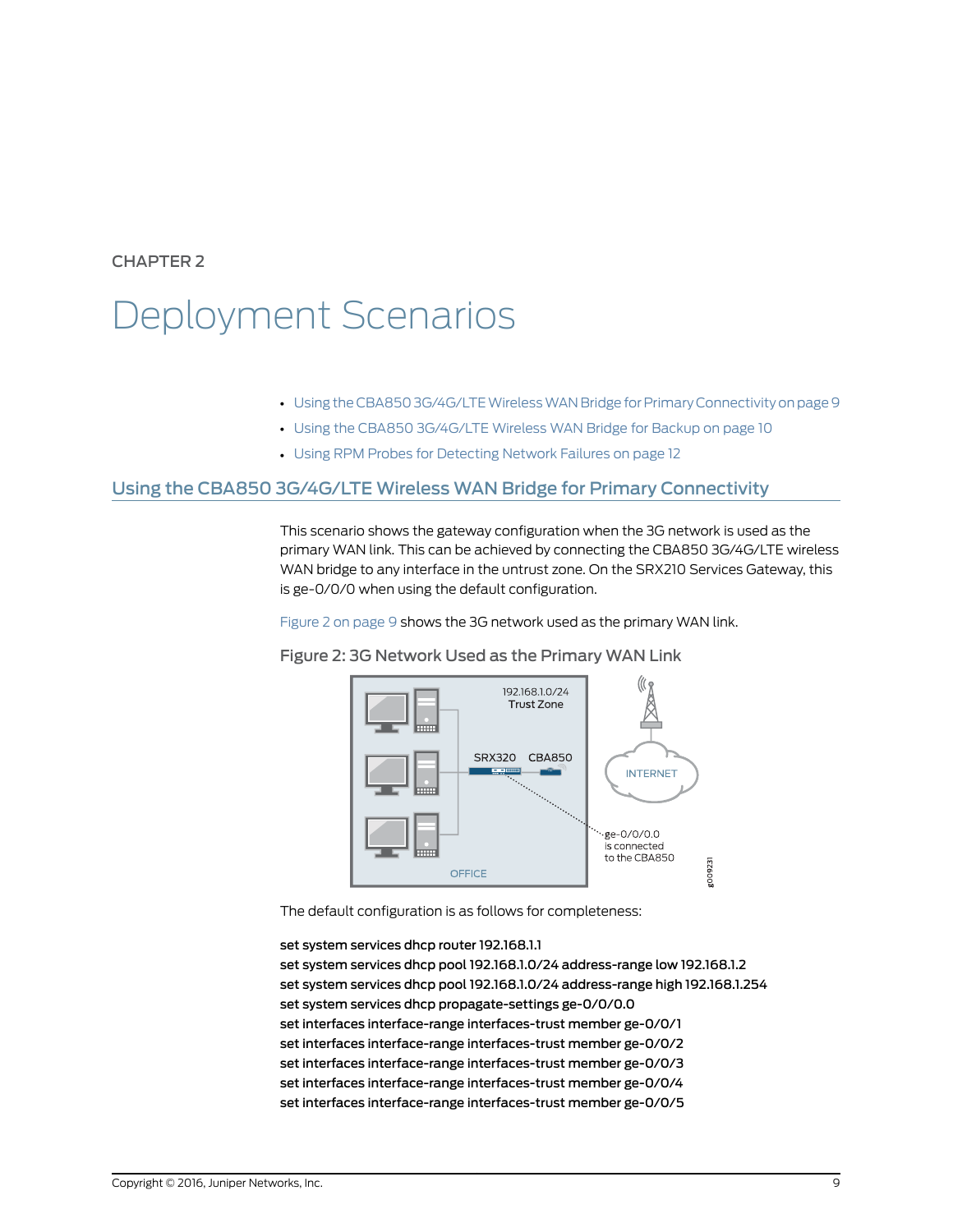set interfaces interface-range interfaces-trust member ge-0/0/6 set interfaces interface-range interfaces-trust member ge-0/0/7 set interfaces interface-range interfaces-trust unit 0 family ethernet-switching vlan members vlan-trust set interfaces ge-0/0/0 unit 0 set interfaces vlan unit 0 family inet address 192.168.1.1/24 set security nat source rule-set trust-to-untrust from zone trust set security nat source rule-set trust-to-untrust to zone untrust set security nat source rule-set trust-to-untrust rule source-nat-rule match source-address 0.0.0.0/0 set security nat source rule-set trust-to-untrust rule source-nat-rule then source-nat interface set security zones security-zone trust host-inbound-traffic system-services all set security zones security-zone trust host-inbound-traffic protocols all set security zones security-zone trust interfaces vlan.0 set security zones security-zone untrust interfaces ge-0/0/0.0 host-inbound-traffic system-services dhcp set security zones security-zone untrust interfaces ge-0/0/0.0 host-inbound-traffic system-services tftp set security policies from-zone trust to-zone untrust policy trust-to-untrust match source-address any set security policies from-zone trust to-zone untrust policy trust-to-untrust match destination-address any set security policies from-zone trust to-zone untrust policy trust-to-untrust match application any set security policies from-zone trust to-zone untrust policy trust-to-untrust then permit set vlans vlan-trust vlan-id 3 set vlans vlan-trust l3-interface vlan.0 *Enabling PoE*

On SRX Series Services Gateways, it is possible to use PoE to power the CBA850. The default configuration has PoE enabled on every PoE-capable interface, requiring you only to connect the CBA850 to a PoE-capable port. Enabling PoE requires only the addition of the following configuration:

/\* The priority is optional but it will make sure that, if too many devices are being powered, the bridge will be given a high priority and will not be powered off \*/ set poe interface ge-0/0/0 priority high

## Related

- CBA850 [3G/4G/LTE](#page-16-1) Wireless WAN Bridge Overview on page 3
- <span id="page-23-0"></span>Documentation
- - [Understanding](#page-17-0) the CBA850 Deployment Model on page 4
	- Using the CBA850 [3G/4G/LTE](#page-23-0) Wireless WAN Bridge for Backup on page 10
	- Using RPM Probes for [Detecting](#page-25-0) Network Failures on page 12

### Using the CBA850 3G/4G/LTE Wireless WAN Bridge for Backup

In this scenario, the CBA850 3G/4G/LTE wireless WAN bridge will only be used when the primary interface is down. This is shown mostly for illustrative purposes, because only a failure in the primary interface triggers a failover.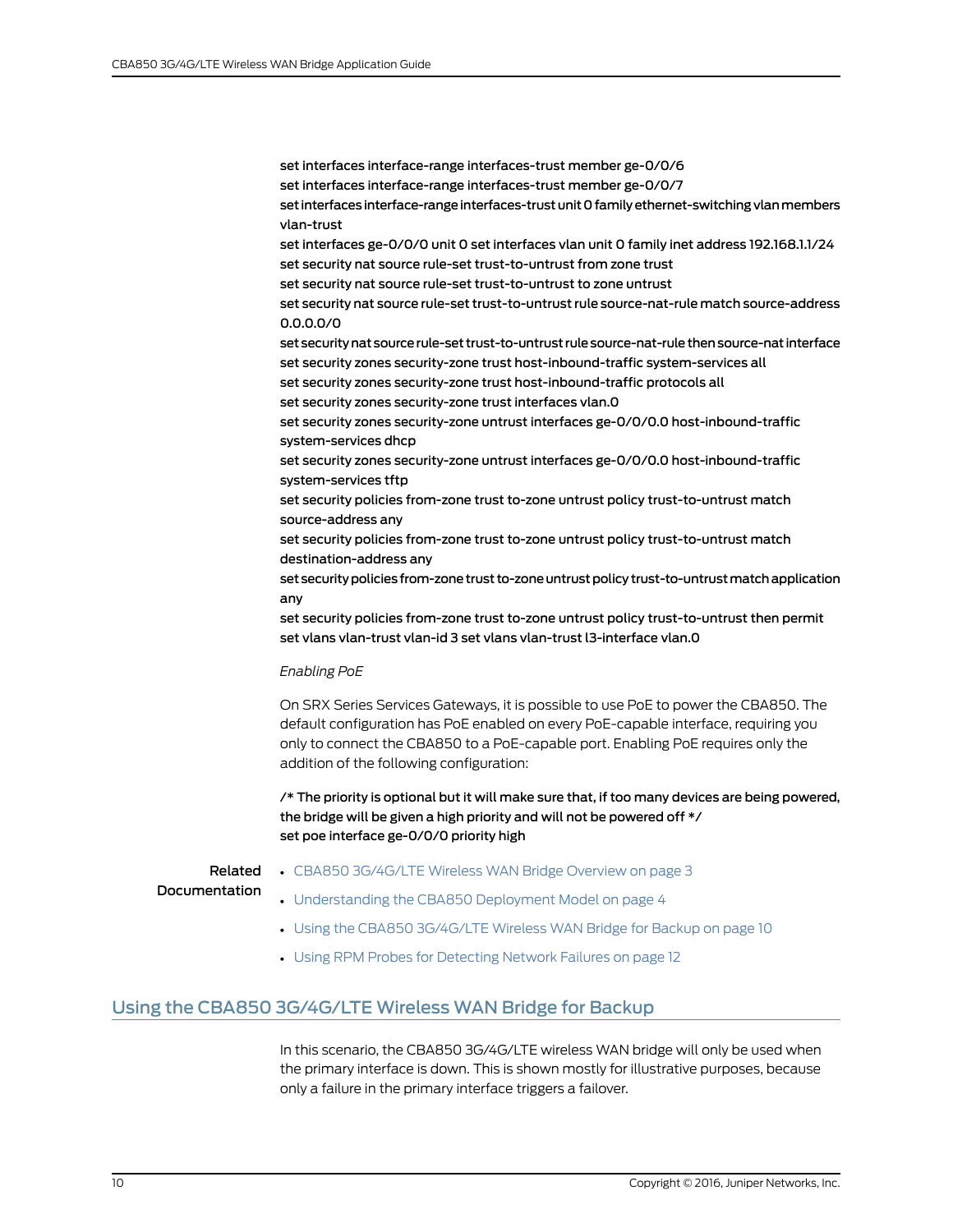Also, this scenario can only be used with the CBA850 operating in the *always on* mode, because once the bridge is connected, DHCP requests from the SRX Series Services gateway will keep the connection up. We do not recommend that you increase the lease times, because after a new connection the modem might not be assigned the same IP address. This scenario calls for short lease times to ensure that the gateway is notified of address changes.

<span id="page-24-0"></span>[Figure](#page-24-0) 3 on page 11 shows the interface backup.

Figure 3: Interface Backup



The complete default configuration is as follows:

#### /\* Interface Configs \*/

set interfaces interface-range Trust member-range ge-0/0/2 to ge-0/0/6 set interfaces interface-range Trust unit 0 family ethernet-switching port-mode access set interfaces interface-range Trust unit 0 family ethernet-switching vlan members Trust /\* Main Internet Link \*/ set interfaces ge-0/0/0 unit 0 family inet address 198.0.0.2/24 /\* CBA850 backup link \*/ set interfaces ge-0/0/1 unit 0 family inet dhcp set vlans default l3-interface vlan.1 set interfaces vlan unit 1 description Trust set interfaces vlan unit 1 family inet address 192.168.1.1/24 /\* Default route points to the primary link and it takes precedence over the DHCP assigned default \*/ set routing-options static route 0.0.0.0/0 next-hop 198.0.0.1 /\* NAT Configuration \*/ set security nat source rule-set Outbound-NAT from zone trust set security nat source rule-set Outbound-NAT to zone untrust set securitynat source rule-set Outbound-NATrule Nat-Allmatchsource-address 0.0.0.0/0 set security nat source rule-set Outbound-NAT rule Nat-All match destination-address 0.0.0.0/0 set security nat source rule-set Outbound-NAT rule Nat-All then source-nat interface /\* Security Zones \*/ set security zones security-zone untrust interfaces ge-0/0/0.0 host-inbound-traffic system-services ping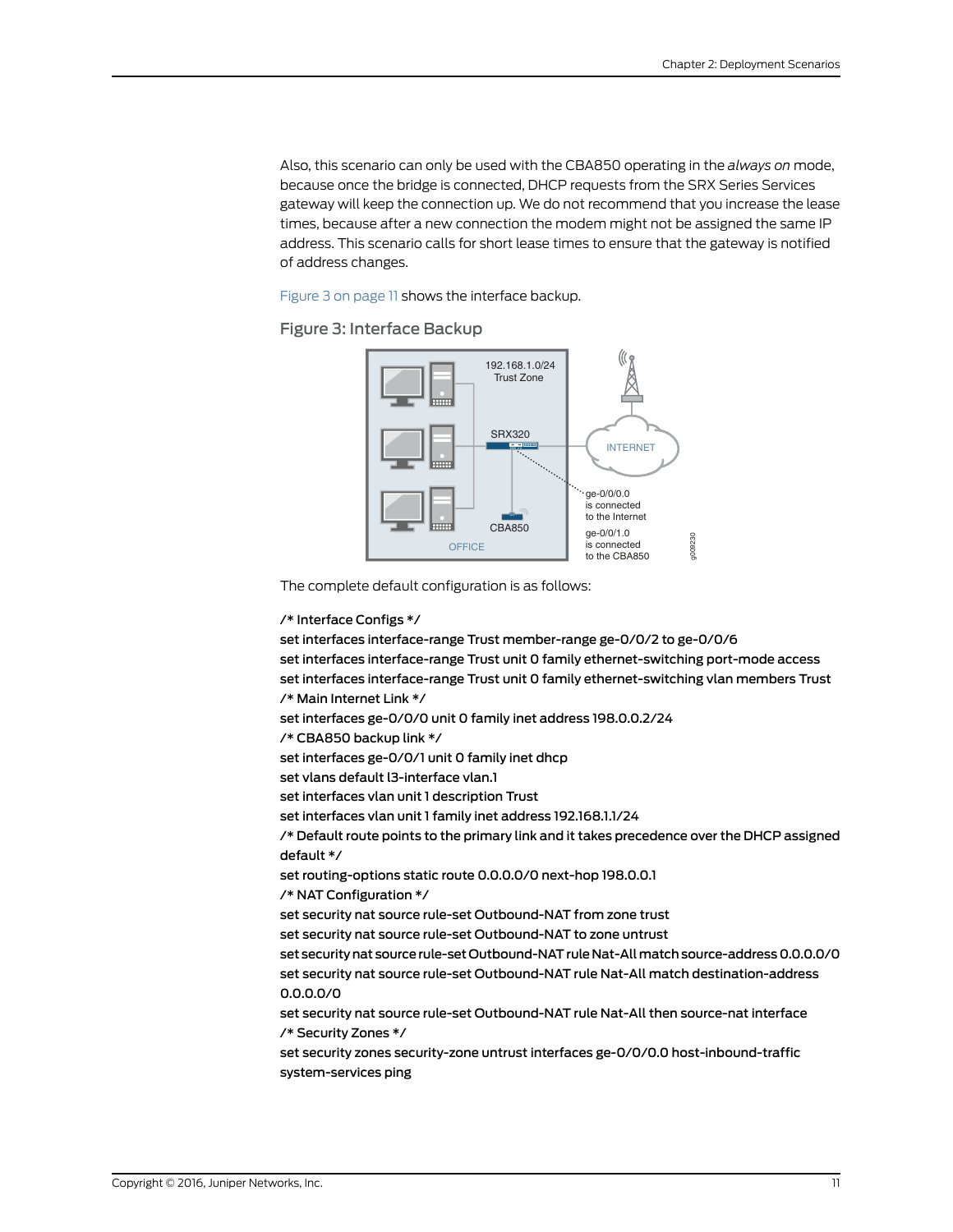set security zones security-zone untrust interfaces ge-0/0/1.0 host-inbound-traffic system-services dhcp set security zones security-zone trust host-inbound-traffic system-services ping set security zones security-zone trust interfaces vlan.1host-inbound-traffic system-services dhcp set security zones security-zone trust interfaces vlan.1host-inbound-traffic system-services ping set security zones security-zone trust interfaces vlan.1host-inbound-traffic system-services ssh /\* Allow outboud traffic from trust to untrust \*/ set security policies from-zone trust to-zone untrust policy permit-outbound match source-address any set security policies from-zone trust to-zone untrust policy permit-outbound match destination-address any set security policies from-zone trust to-zone untrust policy permit-outbound match application any

set security policies from-zone trust to-zone untrust policy permit-outbound then permit

### Related

- CBA850 [3G/4G/LTE](#page-16-1) Wireless WAN Bridge Overview on page 3
- Documentation
	- [Understanding](#page-17-0) the CBA850 Deployment Model on page 4
	- Using the CBA850 3G/4G/LTE Wireless WAN Bridge for Primary [Connectivity](#page-22-1) on [page](#page-22-1) 9
	- Using RPM Probes for [Detecting](#page-25-0) Network Failures on page 12

### <span id="page-25-0"></span>Using RPM Probes for Detecting Network Failures

A primary interface's status is not always a good indicator of a network's connectivity. In some instances, when Layer 2 protocols are unable to detect end-to-end failures, or when multiple network hops separate the services gateway from remote resources, other means of triggering a failover are desired.

This example shows how to configure a set of watch prefixes that, when they are not present in the routing table, will enable the dialerinterface. Static routing with Bidirectional Forwarding Detection (BFD) or routing protocols can be used to dynamically change the status of the routes in the routing table.

The main advantage of this approach is that real-time performance monitoring (RPM) probes do not require any special routing protocol support or the use of BFD. RPM probes can be configured to use standard Internet Control Message Protocol (ICMP) messages, HTTP get requests, or TCP/UDP pings to verify end-to-end connectivity. The RPM monitor scripts can be downloaded from the following URL: [www.juniper.net/support/downloads/](http://www.juniper.net/support/downloads/)

[Figure](#page-26-0) 4 on page 13 shows the watch prefix.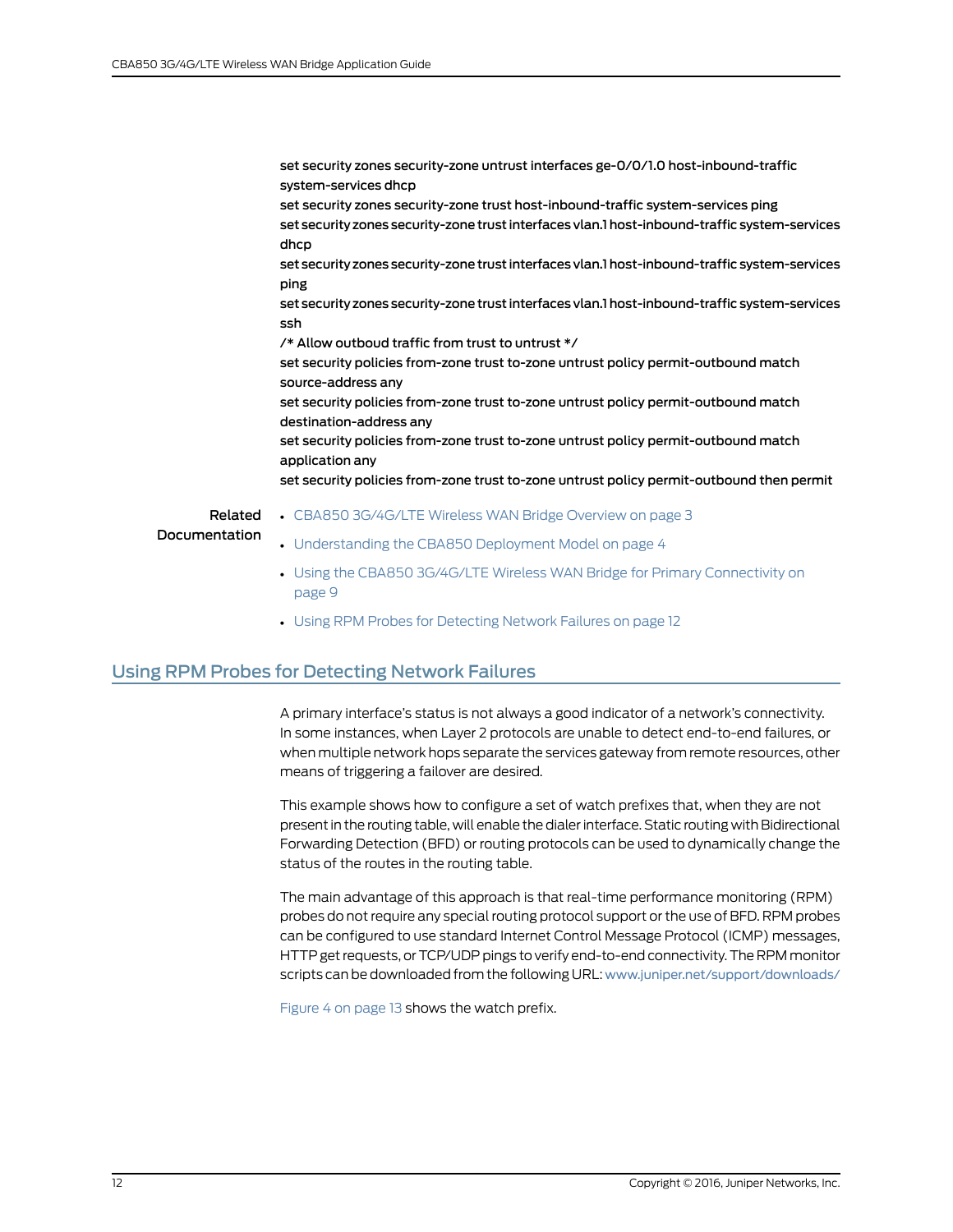

Even though this example builds on the scenarios already described ("Using the [CBA850](#page-22-1) 3G/4G/LTE Wireless WAN Bridge for Primary [Connectivity"](#page-22-1) on page 9 and ["Using](#page-23-0) the CBA850 [3G/4G/LTE](#page-23-0) Wireless WAN Bridge for Backup" on page 10), the following configuration represents a complete working scenario:

/\* Enable the commit script. The commit script must be stored under /var/db/scripts/commit \*/ set system scripts commit allow-transients set system scripts commit file rpm-monitor-config.xslt /\* Enable the event script. The script file must be stored under /var/db/scripts/event \*/ set event-options event-script file rpm-monitor.xslt /\* Local dhcp server configuration \*/ /\* This server assigns addresses to the hosts in the Trust network \*/ set system services dhcp pool 192.168.1.0/24 address-range low 192.168.1.2 set system services dhcp pool 192.168.1.0/24 address-range high 192.168.1.254 set system services dhcp pool 192.168.1.0/24 router 192.168.1.1 /\* This configuration creates a log file named rpm-monitor containing the login messages from the script \*/ set system syslog file rpm-monitor user warning set system syslog file rpm-monitor match cscript /\* Interface Configs \*/ set interfaces interface-range Trust member-range ge-0/0/2 to ge-0/0/6 set interfaces interface-range Trust unit 0 family ethernet-switching port-mode access set interfaces interface-range Trust unit 0 family ethernet-switching vlan members Trust set interfaces ge-0/0/0 unit 0 family inet address 198.0.0.2/24 set interfaces vlan description CBA850-data set interfaces vlan unit 1 description Trust set interfaces vlan unit 1 family inet address 192.168.1.1/24 set vlans default l3-interface vlan.1 /\* The backup interface should be normally disabled \*/ /\* The monitoring scripts point to an RPM probe and, if the probe fails, the script will enable the backup interface \*/

#### <span id="page-26-0"></span>Figure 4: Watch Prefix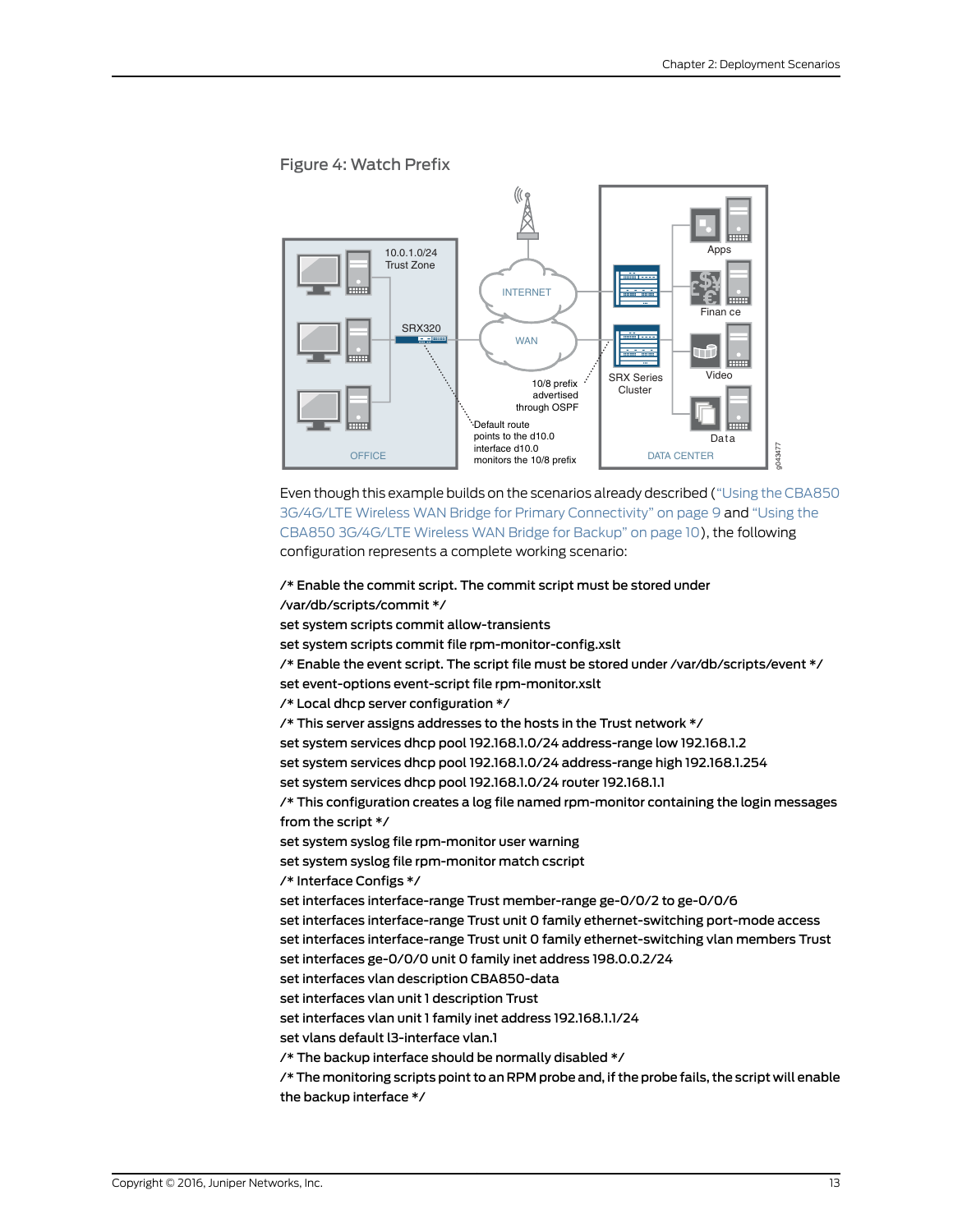set interfaces ge-0/0/1 unit 0 apply-macro rpm-monitor-server1 test-name server1 set interfaces ge-0/0/1 unit 0 apply-macro rpm-monitor-server1 test-owner rpm-monitor-probes

set interfaces ge-0/0/1 unit 0 disable

set interfaces ge-0/0/1 unit 0 family inet dhcp

/\* RPM probe configuration \*/

/\* Note that we are using the primary link address as the source so, when the backup link is enabled, the probes will still fail unless the primary link comes back up. This script pings destination 'target' address. Wait for 5' ping failures and has a '5 second' probe interval. After 5 pings, the test waits for 15seconds before starting the pings again.\*/ set services rpm probe rpm-monitor-probes test server1 probe-type icmp-ping set services rpm probe rpm-monitor-probes test server1 target address 96.17.23.148 set services rpm probe rpm-monitor-probes test server1 probe-count 5 set services rpm probe rpm-monitor-probes test server1 probe-interval 5 set services rpm probe rpm-monitor-probes test server1 test-interval 15 set services rpm probe rpm-monitor-probes test server1 source-address 10.0.1.20 /\* Default route pointing to the primary link \*/

set routing-options static route 0.0.0.0/0 next-hop 198.0.0.1

/\* NAT configuration \*/

set security nat source rule-set Outbound-NAT from zone trust set security nat source rule-set Outbound-NAT to zone untrust set securitynat source rule-set Outbound-NATrule Nat-Allmatchsource-address 0.0.0.0/0 set security nat source rule-set Outbound-NAT rule Nat-All match destination-address 0.0.0.0/0

set security nat source rule-set Outbound-NAT rule Nat-All then source-nat interface \* Zones and policies \*/

set security zones security-zone untrust interfaces ge-0/0/0.0 host-inbound-traffic system-services ping

set security zones security-zone untrust interfaces ge-0/0/1.0 host-inbound-traffic system-services dhcp

set security zones security-zone trust host-inbound-traffic system-services ping set security zones security-zone trust interfaces vlan.1host-inbound-traffic system-services dhcp

set security zones security-zone trust interfaces vlan.1host-inbound-traffic system-services ping

set security zones security-zone trust interfaces vlan.1host-inbound-traffic system-services ssh

set security policies from-zone trust to-zone untrust policy permit-outbound match source-address any

set security policies from-zone trust to-zone untrust policy permit-outbound match destination-address any

set security policies from-zone trust to-zone untrust policy permit-outbound match application any

set security policies from-zone trust to-zone untrust policy permit-outbound then permit

*Monitoring*